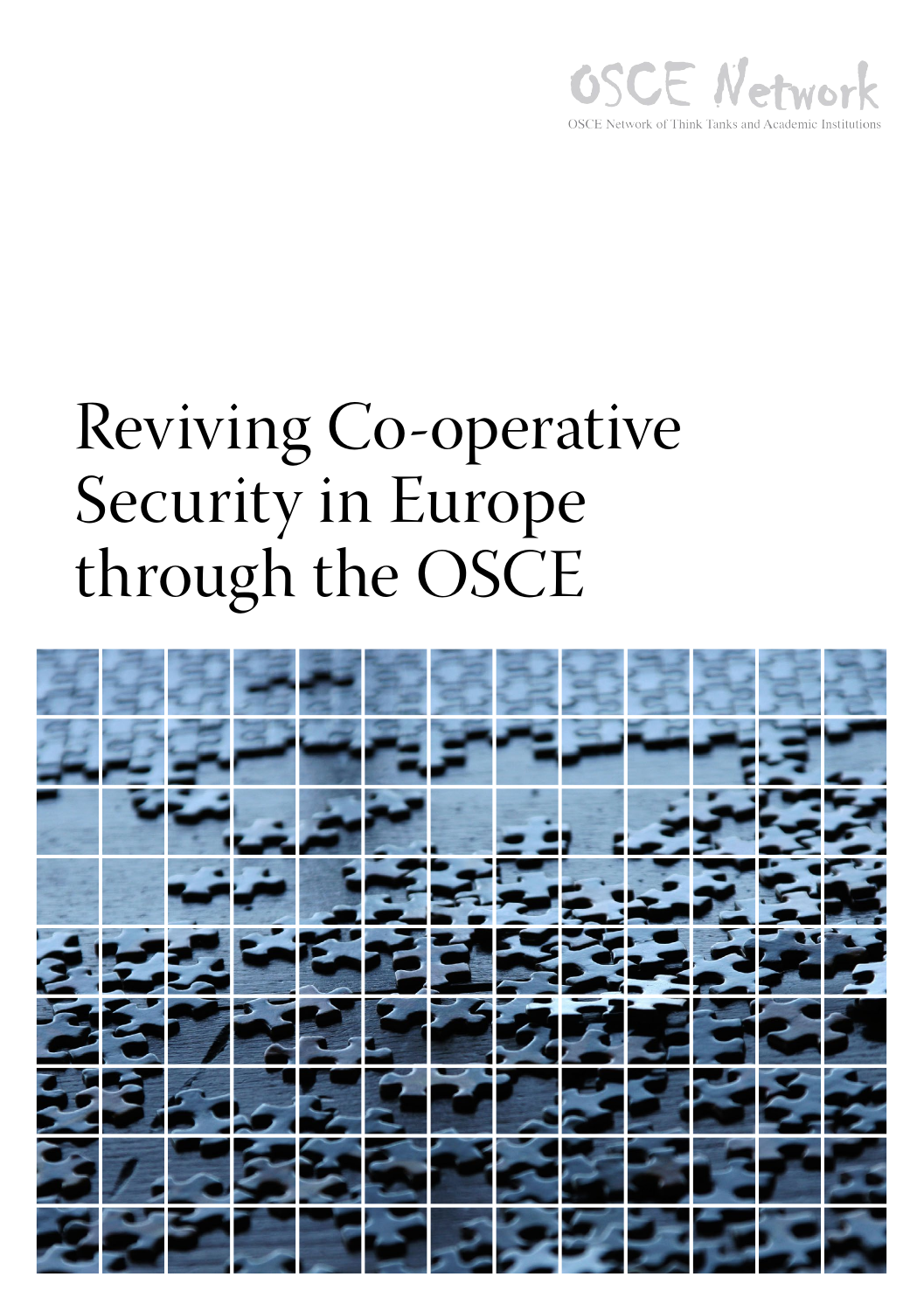**The OSCE Research Network**

### Reviving Co-operative Security in Europe through the OSCE

**Contribution of the OSCE Network of Think Tanks and Academic Institutions** 

**to the Panel of Eminent Persons**

**2015**

**Edited by Teija Tiilikainen**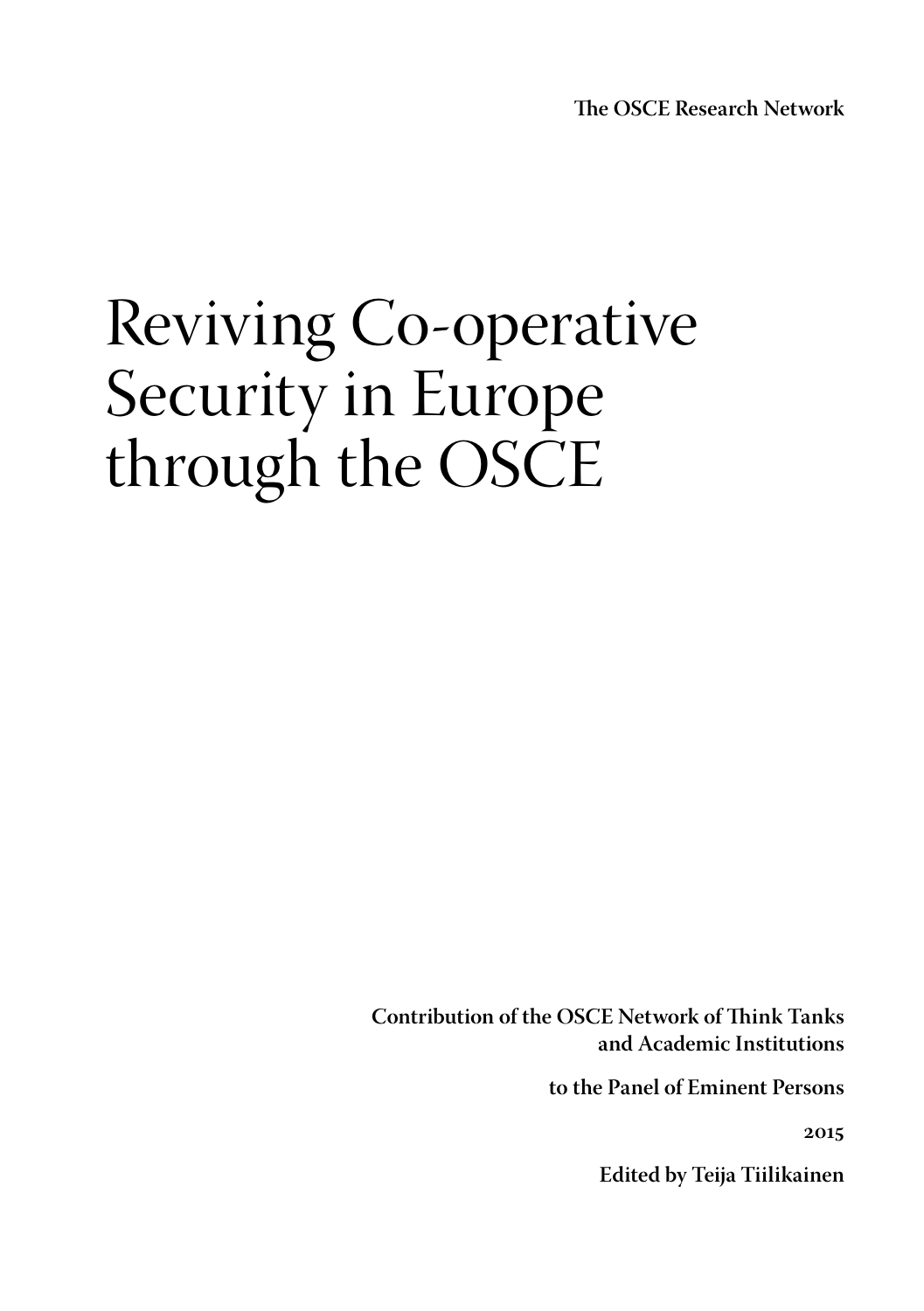## **OSCE Network**

OSCE Network of Think Tanks and Academic Institutions

**Drafting Group** | Teija Tiilikainen (Project Leader, Editor) | Eeva Innola (Co-ordinator, Sub-Editor) | Ian Anthony | Pal Dunay | Frank Evers | Laurent Goetschel | Heinz Gärtner | Volker Jacoby | Grazvydas Jasutis | Kari Möttölä | Christian Nünlist | Konstantin Poudin | Philip Remler | Hans-Joachim Schmidt | Barend Ter Haar | Marcin Terlikowski | Oleksandr Tytarchuk | Monika Wohlfeld | Andrei Zagorski | Wolfgang Zellner

Design | red hot 'n' cool, Vienna / Kaarina Tammisto Layout | Kaarina Tammisto Cover Photo © iStock.com / Raymond Truelove

ISBN: 978-951-769-463-6 (paperback) ISBN: 978-951-769-464-3 (pdf)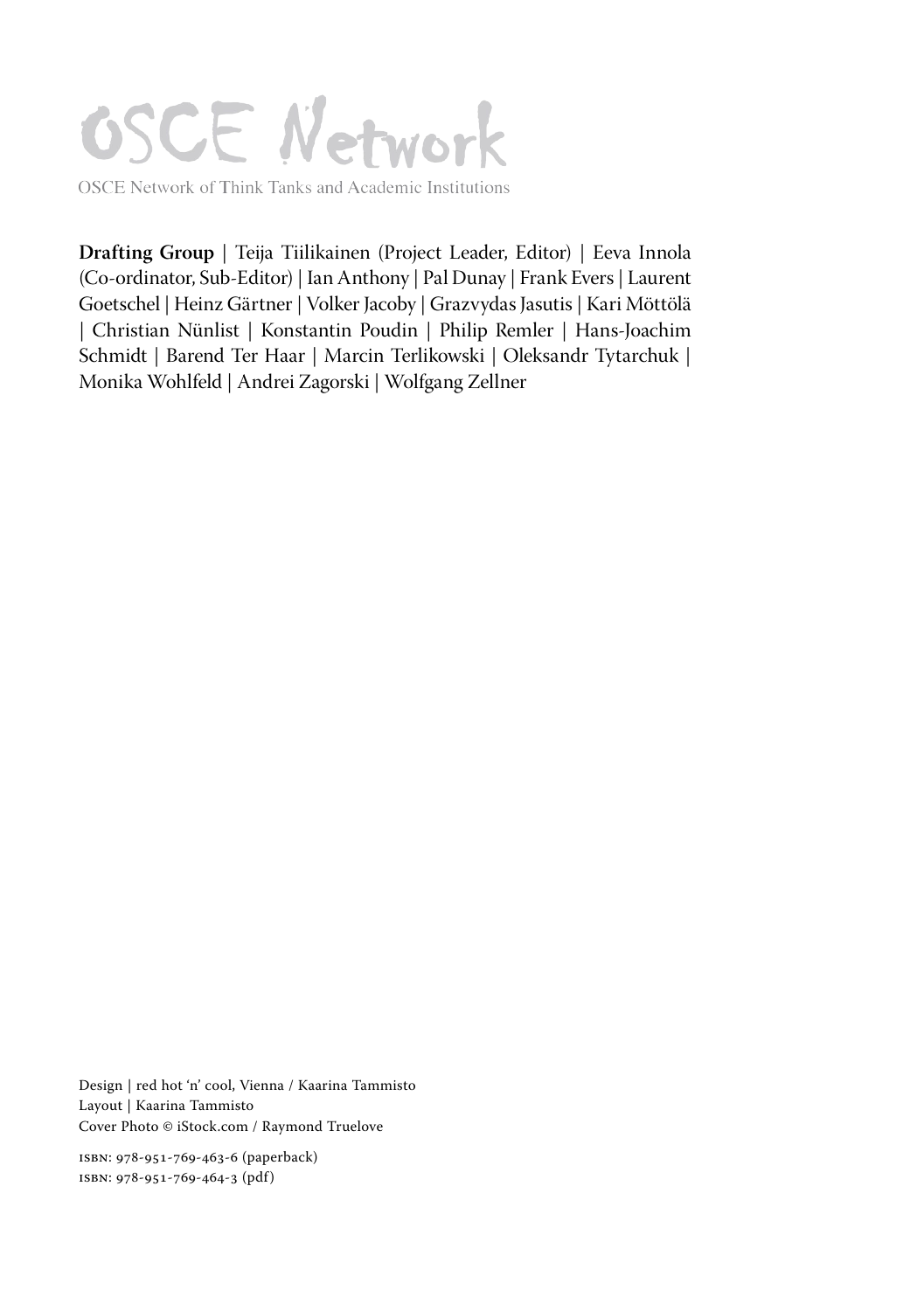### Table of Contents

- [5 List of Abbreviations](#page-4-0)
- [6 Preface](#page-5-0)
- [7 Acknowledgements](#page-6-0)
- [8 Executive Summary](#page-7-0)
- [10 Recommendations](#page-9-0)
- [12 Introduction The Political Context](#page-11-0)   [for the Strengthening of the OSCE](#page-11-0)
- 15 1 [Strengthening the Leadership and Implementation](#page-13-0)
- 17 2 [Innovations for Better Early Warning](#page-15-0)   [and Conflict Management](#page-15-0)
- 19 3 [The Human Dimension as an OSCE Core Function](#page-17-0)
- 21 4 [A Multi-Ethnic OSCE National Minorities](#page-19-0)
- 23 5 [Engaging in Interfaith Dialogue](#page-21-0)
- 24 6 [Tackling Protracted Conflicts](#page-22-0)
- 25 7 [Strengthening the System of Arms Control](#page-23-0)
- 27 8 Transnational Threats in the OSCE
- 29 9 [Stability in the OSCE Neighbouring Regions](#page-27-0)  [— A](#page-27-0) Mutual Benefit
- [31 List of Contributors](#page-29-0)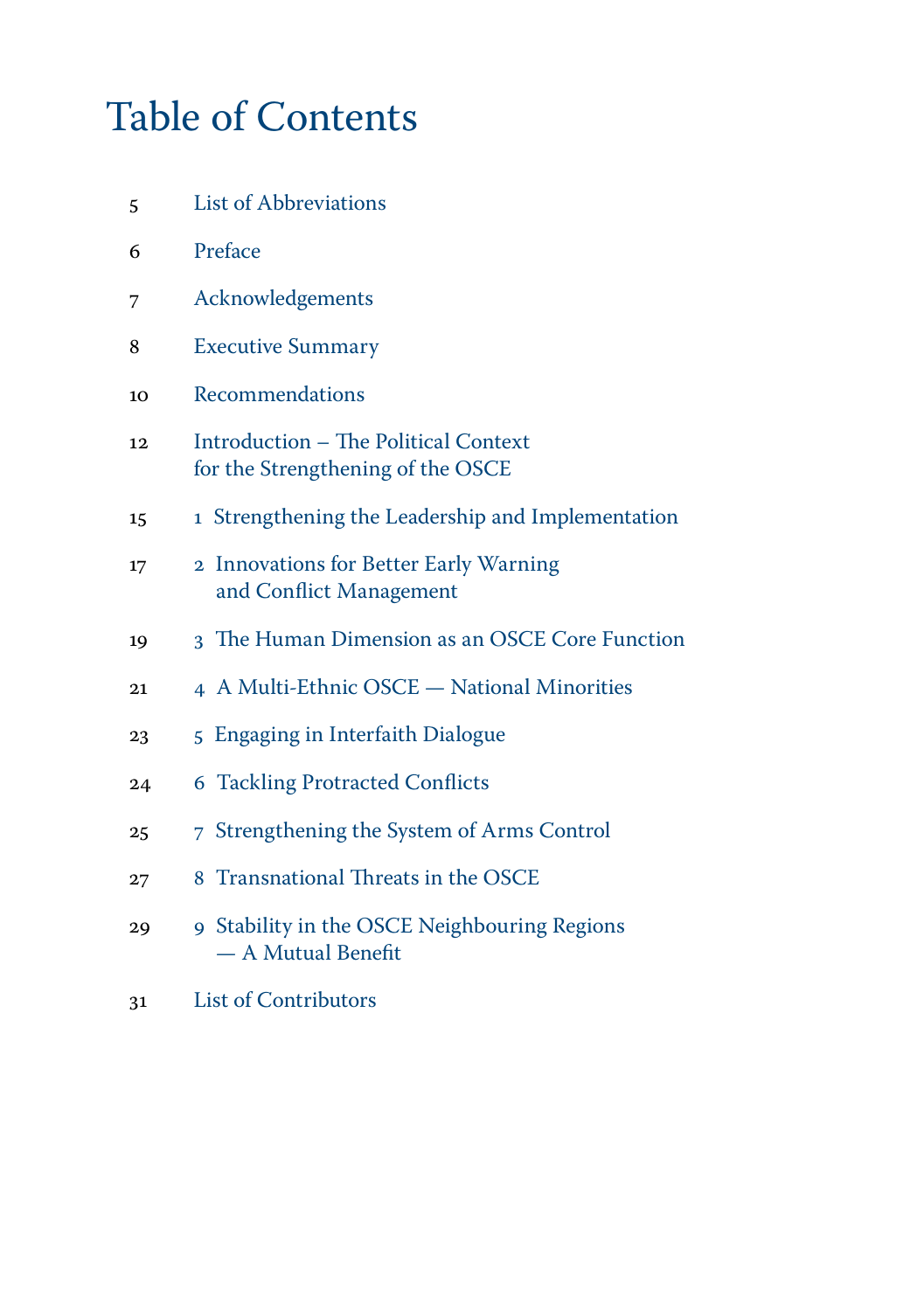### <span id="page-4-0"></span>List of Abbreviations

| CAC                           | <b>Conventional Arms Control</b>                                   |
|-------------------------------|--------------------------------------------------------------------|
| $\mathbf C\mathbf B\mathbf M$ | <b>Confidence Building Measure</b>                                 |
| <b>CFE Treaty</b>             | Treaty on Conventional Armed Forces in Europe                      |
| CoE                           | Council of Europe                                                  |
| CPC                           | Conflict Prevention Centre (in the OSCE)                           |
| <b>CSBM</b>                   | Confidence- and Security-building Measure                          |
| <b>CSCE</b>                   | Conference on Security and Co-operation in Europe                  |
| $E$ U                         | European Union                                                     |
| <b>FTF</b>                    | Foreign Terrorist Fighter                                          |
| <b>FYROM</b>                  | Former Yugoslavian Republic of Macedonia                           |
| <b>HCNM</b>                   | High Commissioner on National Minorities                           |
| <b>ISIS</b>                   | Islamic State in Iraq and Syria                                    |
| <b>MENA</b>                   | Middle East and North Africa                                       |
| <b>ODIHR</b>                  | Office for Democratic Institutions and Human Rights                |
| <b>OSCE</b>                   | Organization for Security and Co-operation in Europe               |
| <b>PEP</b>                    | Panel for Eminent Persons on European Security as a Common Project |
| SG                            | Secretary General (of the OSCE)                                    |
| <b>TNT</b>                    | <b>Transnational Threats Department</b>                            |
| <b>UN</b>                     | <b>United Nations</b>                                              |
| <b>VD 11</b>                  | Vienna Document on Confidence- and Security-Building Measures 2011 |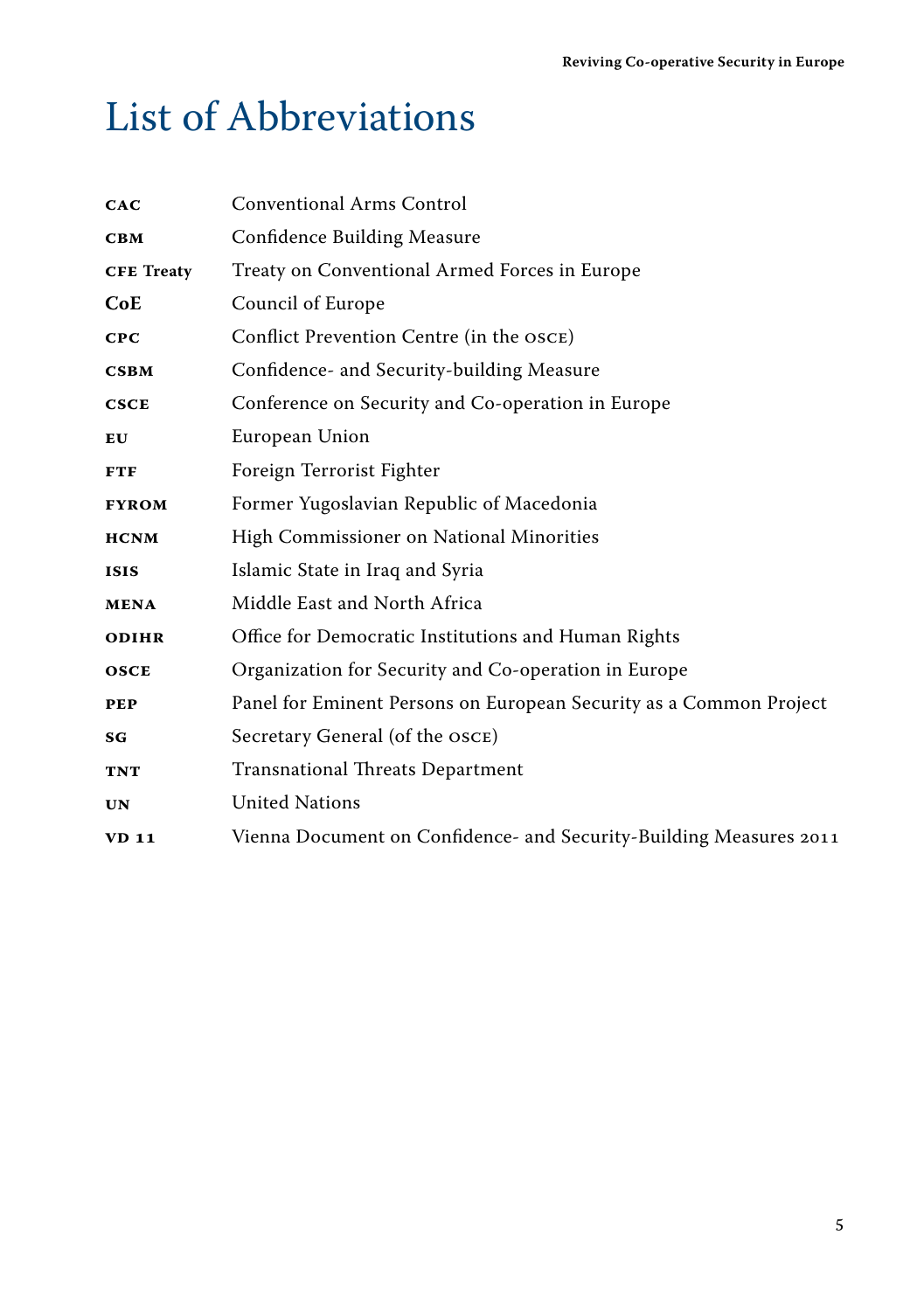#### <span id="page-5-0"></span>Preface

You hold in your hands the results of the third project of the OSCE Network of Think Tanks and Academic Institutions. This network was created in 2013 to provide expertise and to contribute to the ongoing security dialogue within the OSCE framework.

The initiative for this report came from the *Panel of Eminent Persons on European Security as a Common Project*. The OSCE research network was happy to take up this invitation and came up with this project proposal. The call for contributions was forwarded to the network. The task set for the OSCE research network was to analyse pre-formulated questions dealing with the functions and future of the Organization for Security and Co-operation in Europe (OSCE). The questions were initially formulated by the 2015 OSCE Troika — Switzerland, Serbia, and Germany. On this basis, the PEP's editorial staff summarized the questions that appear in this report. As the report consists of nine main chapters, each chapter responds to one pre-formulated question. The questions are reflected in the sub-heading of each chapter.

Seventeen of the key research institutes and university departments OSCE-wide contributed to this project with their written papers. Geographically, the contributions cover 14 countries including Kazakhstan, Russia, Ukraine and Bulgaria, through the Baltic states and several Central European countries, from Scandinavia to the Mediterranean and all the way to the US. Papers represented various perspectives on OSCE developments, and are not all convergent in their views. This report follows the main common ideas for the strengthening of OSCE as proposed in the contributions. All participants of the project don't necessarily approve every proposal here. The group of contributors discussed the initial draft report in a workshop in Vienna in September 2015. This paper is a summary report edited on the basis of the contributions received from the members of the OSCE research network. The topics cover the main functions of the OSCE, analyzing general trends for the future from a broad perspective and putting emphasis on recommendations for how to improve the organization's position and efficiency in the field of cooperative security. This project was coordinated and the summary report edited by the Finnish Institute of International Affairs. The list of contributing institutions can be found at the end of the report.

The report will be presented at the Belgrade Security Forum on 1 October 2015 and will be handed over to the Panel of Eminent Persons on the following day.

With best regards,

Fer PL

**Dr. Teija Tiilikainen** Director, Finnish Institute of International Affairs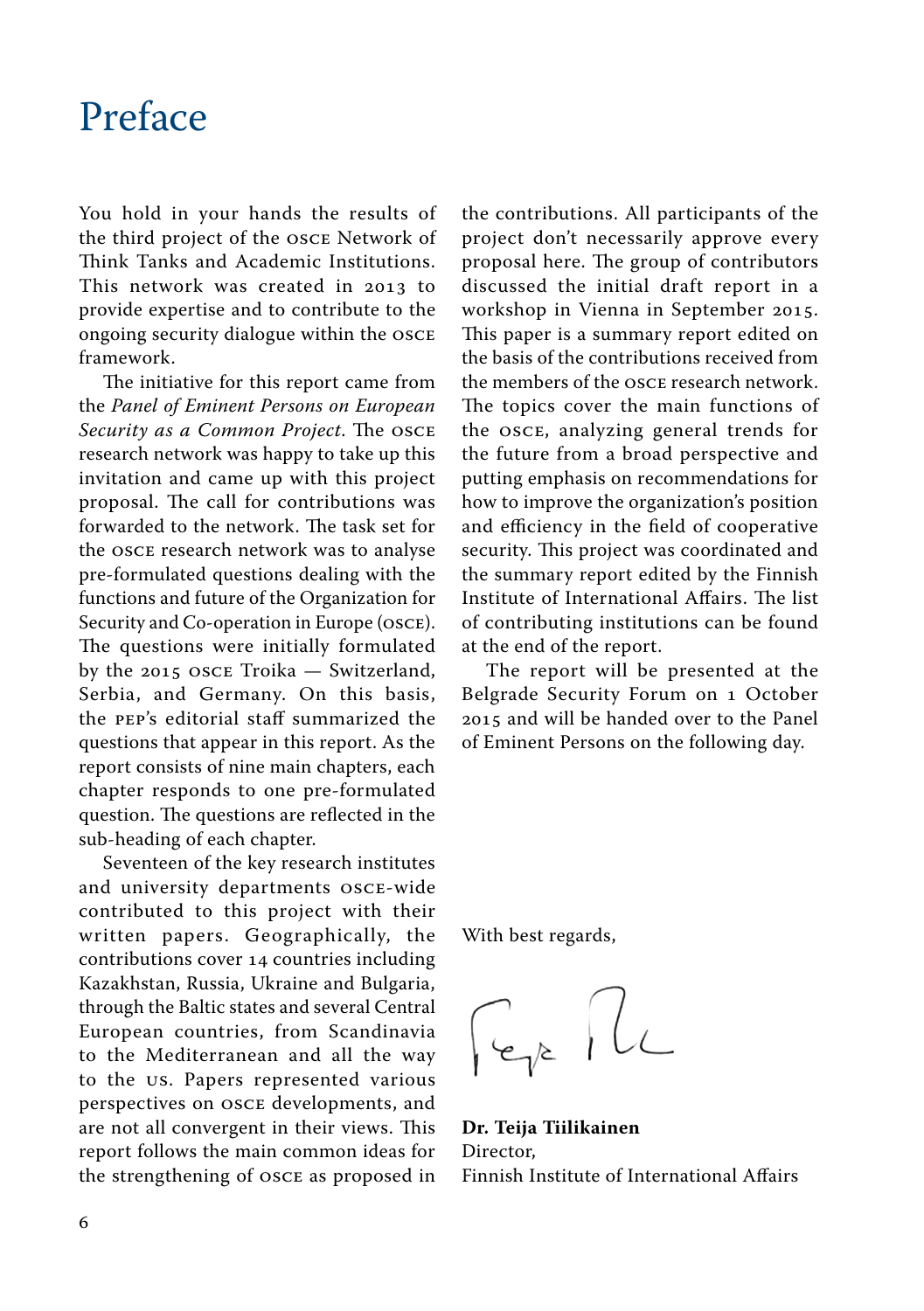### <span id="page-6-0"></span>Acknowledgements

This project has been carried out with the financial support of the Finnish Ministry for Foreign Affairs, and the governments of Switzerland, Serbia and Ireland. The authors would like to extend their sincere gratitude for this invaluable support. Warm thanks also go to the head of CORE, Co-ordinator of the OSCE Network, Dr Wolfgang Zellner, for his kind guidance, as well as to Dr Fred Tanner and Mr Juraj Nosal from the OSCE Secretariat for their support and practical assistance. The authors would also like to express their sincere gratitude for the intellectual input provided by the 17 institutes which contributed to this report with their written analyses.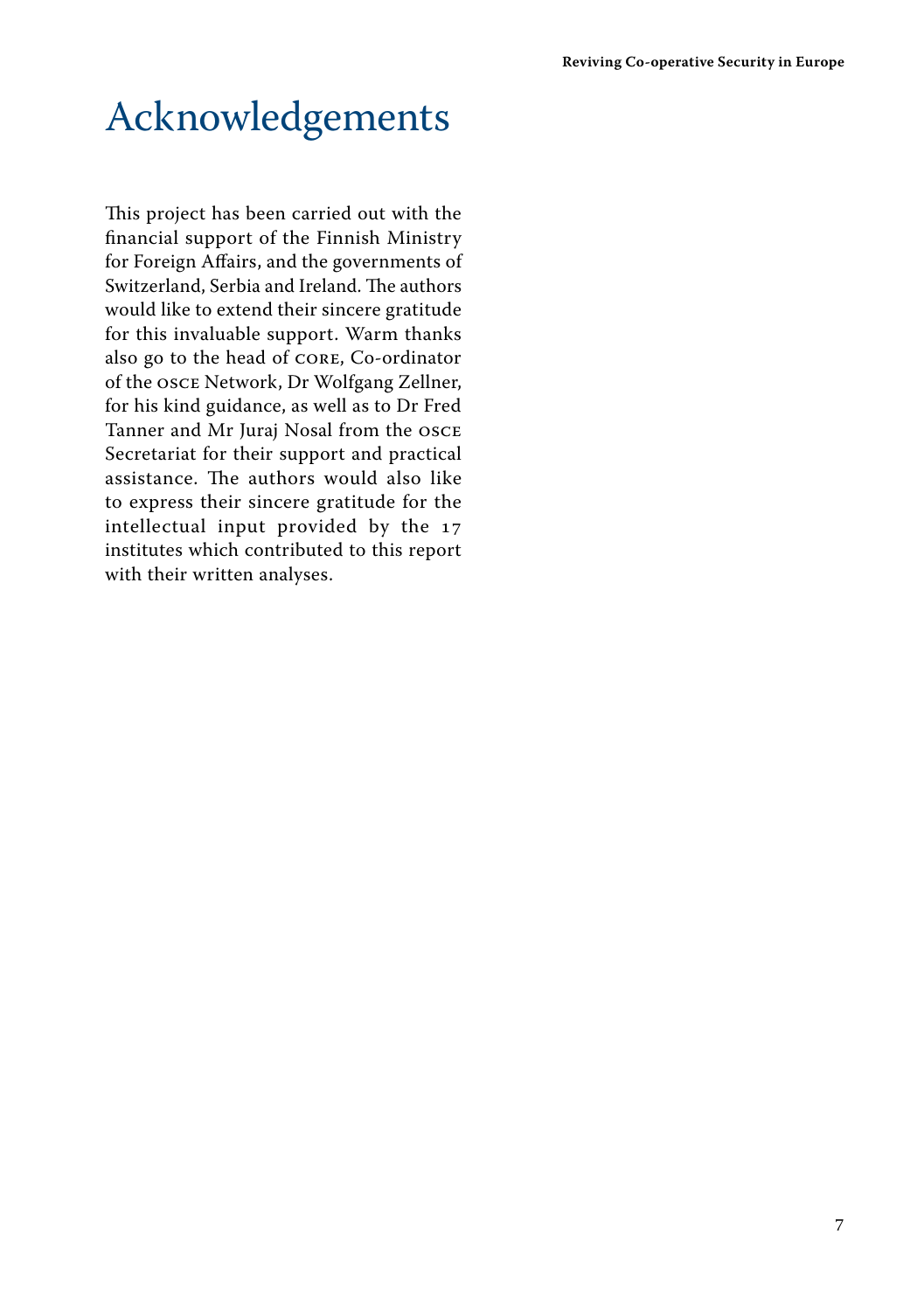### <span id="page-7-0"></span>Executive Summary

The prevailing deep political confrontation and distrust between Russia and the West hampers the efficient utilization of existing structures and instruments for cooperative security in the OSCE's framework. The confrontation is furthermore fuelled by the ever-diverging value systems between the key participating States and more broadly within the OSCE community. At the same time, the role that the OSCE could play today in the form of providing a common platform for mediation and conflict prevention is more important than ever, as military tension and the likelihood of accidents and conflict escalation is increasing.

Reviving the OSCE should start from the consolidation of commitment to its key principles and documents as agreed jointly in the Helsinki Final Act and the Charter of Paris. Many pragmatic changes and reforms of the OSCE system are important in working towards this general goal. The OSCE's leadership should be enhanced both by strengthening the organization's role in the foreign policy agendas of its participating States and by increasing the autonomous capacities and resources of its key institutions.

The OSCE can play a crucial role in conflict prevention thanks to its early warning systems and field missions. These functions should be respected by the participating States, and their extent and resources should be increased. The protection of human rights and the rights of national minorities form a crucial dimension of the OSCE's agenda for comprehensive security. There is a need to strengthen both, firstly by boosting the monitoring of human rights, and secondly by broadening the concept of minorities in the entire human dimension to encompass newer minorities and refugees.

When it comes to protracted conflicts, the OSCE should adopt a more strategic and long-term approach to managing them, including more targeted measures. Currently, in addition to trying to provide fresh impetus for the Nagorno-Karabakh peace negotiations, a status-neutral field presence should be established in Georgia with access to Abkhazia and South Ossetia.

Arms control plays another key role in the OSCE's agenda of consolidating trust and confidence among its participating States. As this system is now challenged, the OSCE should first seek to establish a stable dialogue between Russia and the West in order to revitalize and update the system of confidence- and security-building measures (CBSMs). Both the Vienna Document and the Open Skies Treaty should subsequently be adapted to the prevailing situation and full compliance with them restored. Once the crisis in and around Ukraine has been resolved, discussions about a new agreement on conventional arms control (CAC) should be launched.

Transnational threats and external partnerships constitute a significant common agenda for the OSCE states in the current challenging security environment. When it comes to tackling transnational threats, the OSCE can provide a platform for the exchange of best practices and informationsharing, for example concerning operative and legislative mechanisms.

Through the organization's partnerships, these best practices, as well as the model of cooperative security in general, can be extended to the OSCE's neighbourhood. Security in the OSCE cannot be divided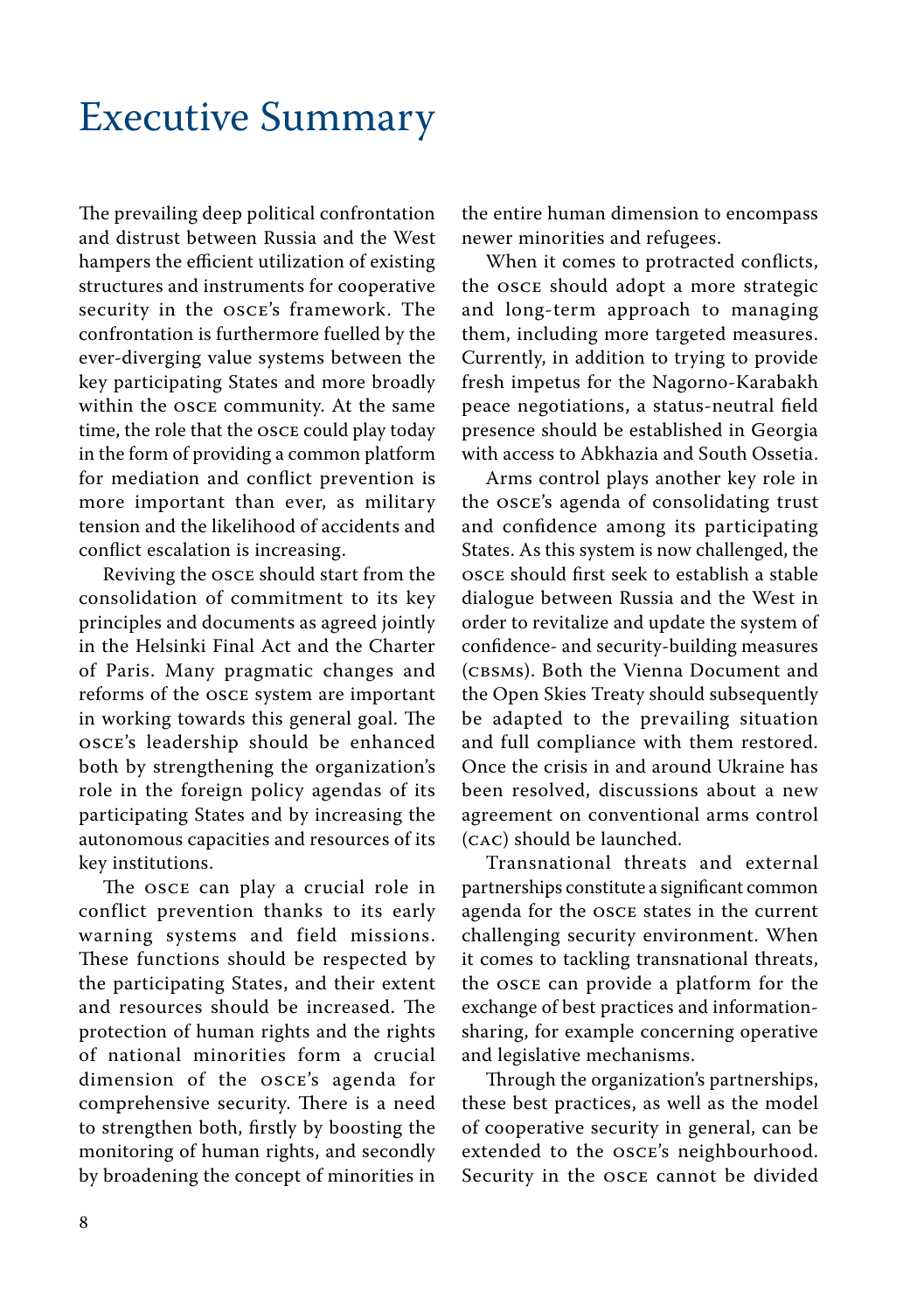into internal and external security as many of the most pressing security challenges facing the OSCE region emanate from regions outside its area. These can only be managed in co-operation with states and civil societies in those areas. Strengthening co-operation with OSCE neighbouring regions and improving the framework for partnerships is extremely important.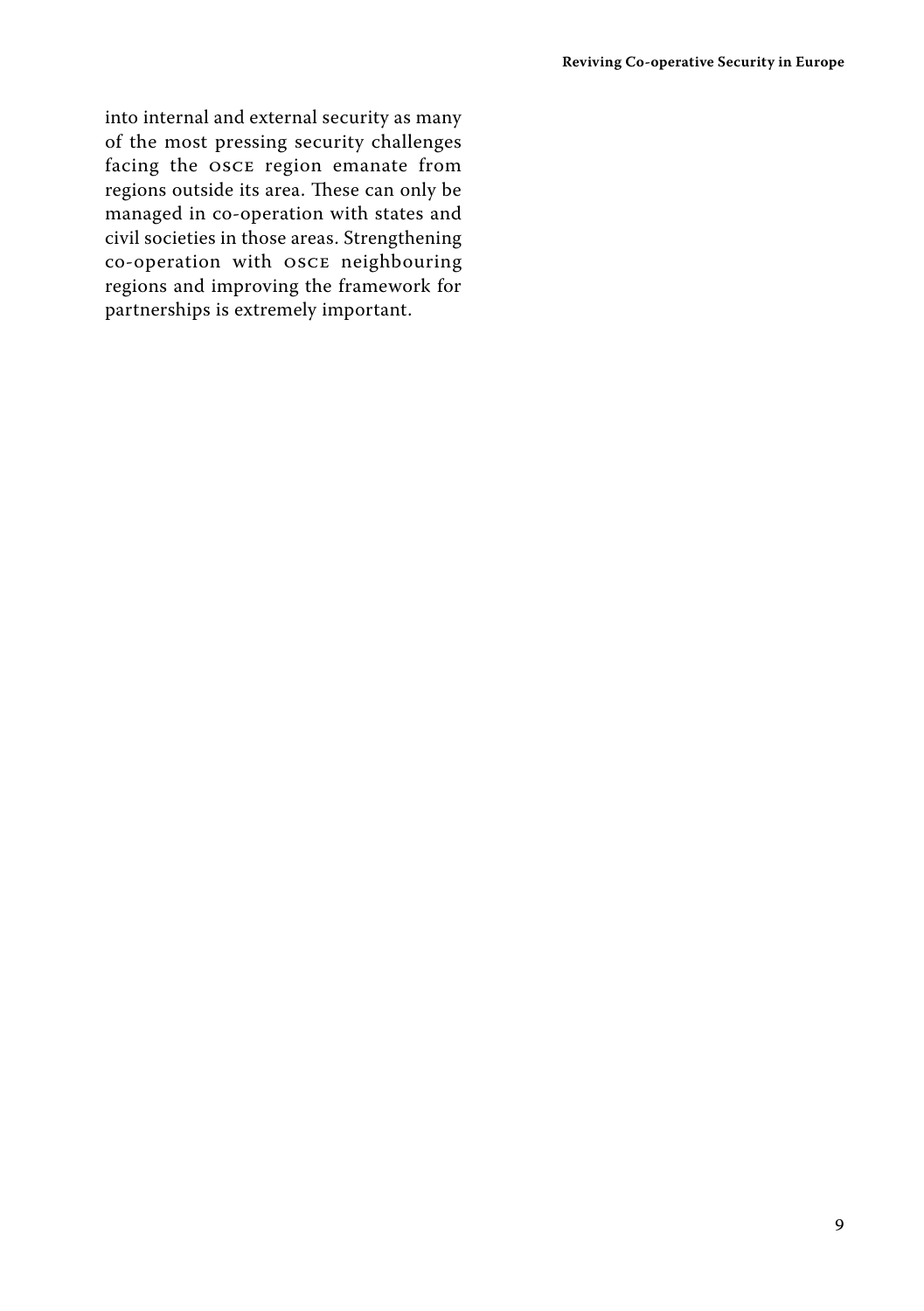#### <span id="page-9-0"></span>Recommendations

• A stronger role given to the OSCE **on the political agenda of its participating States** would increase their commitment and improve the implementation of the OSCE decisions. For this purpose, the OSCE's ministerial council could meet more often.

• **The position and autonomy** (in terms of budgets and personnel) of the **OSCE institutions** should be strengthened. The SG should be mandated to take initiatives and decisions with respect to the OSCE missions. The staffing and functions of the CPC should be enlarged.

• Field missions are instrumental in the OSCE's role in crisis prevention and early warning. **Possibilities for strengthening them** — and even for extending the OSCE's presence to all crisis regions in its geographical field with the support of local actors and networks — should be studied.

• The OSCE should engage in bilateral **quiet diplomacy** in human rights issues. Quiet diplomacy aimed bilaterally at governments could be more efficient in improving the human rights record and especially in improving the *will* for a better human rights record.

• **Strengthening the capabilities of the HCNM** (*High Commissioner on National Minorities*) would be a concrete step in reinforcing international co-operation on issues related to national minorities. It is a well-functioning institution whose activities have contributed to the decrease in tensions in numerous minority-related situations. Although its mandate and resources may limit its performance, strengthening the capabilities of this institution could create a positive outcome.

• The OSCE should promote a holistic, multi-level approach to interfaith relations matched to each particular context where it is applied. An event like the *OSCE Meeting on Interfaith Dialogue for European Security*  could be created as a permanent annual discussion forum. Also, the **OSCE should keep on supporting secular-Islamic dialogues** in participating States. The issue of Foreign Terrorist Fighters (FTFs) is a concrete topic in religious-related radicalization that the OSCE should focus on.

• The OSCE should define **a long-term strategy towards protracted conflicts** for the chairmanships to implement. This strategy would be built on co-operation with other international and regional actors.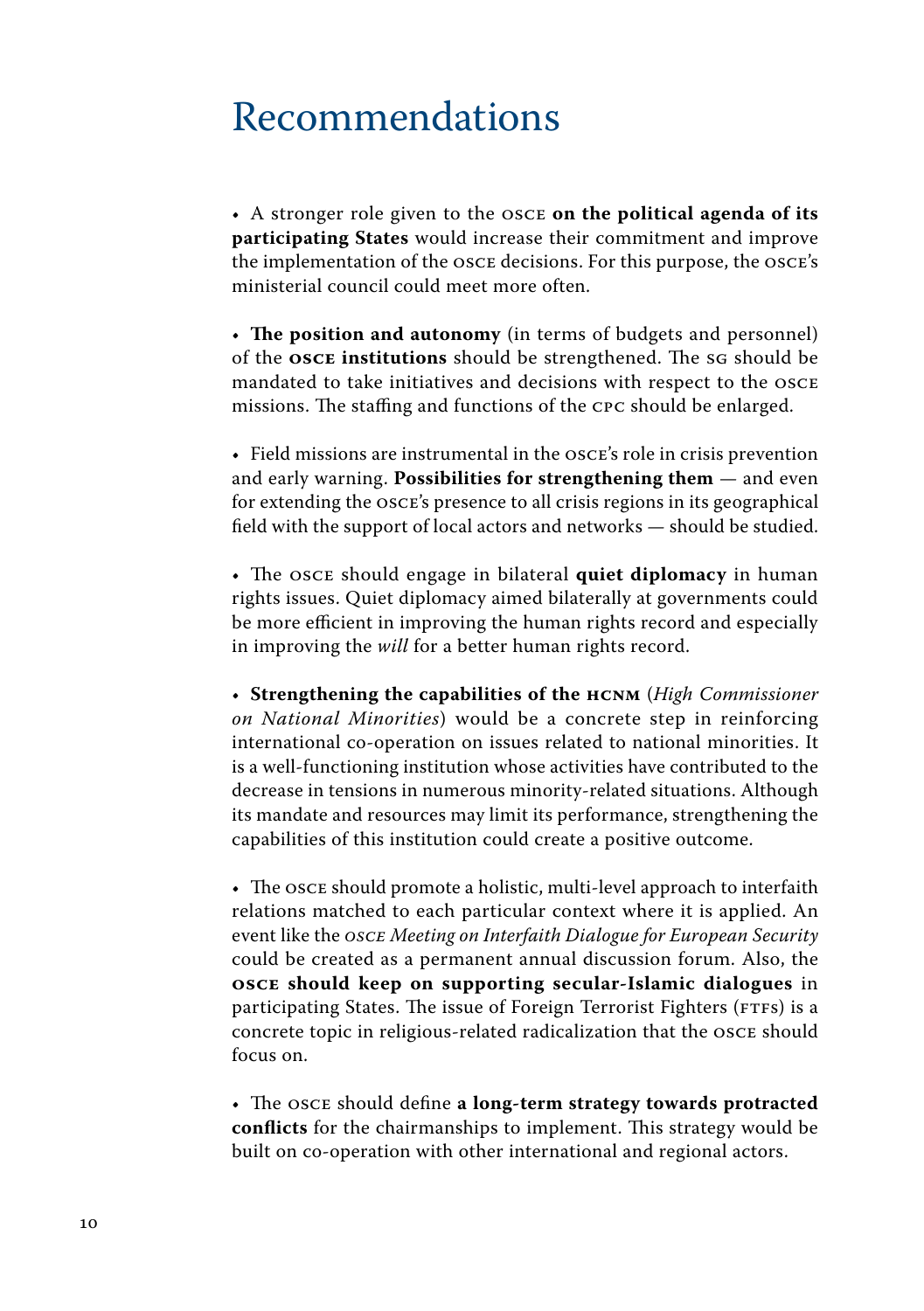• Due to increasing risks of military accidents and escalation, the OSCE should establish a **permanent dialogue between Russia and the West** in order to revitalize and update the system of conventional arms control and **confidence- and security-building measures (CSBM**). The long-term goal of the dialogue would be to adapt both the Vienna Document and the Open Skies Treaty to the current security situation and to initiate new negotiations on a future conventional arms control agreement

• In general, the OSCE should further engage in **co-operation with other international and regional organizations like the EU and the UN** to avoid duplication and to create positive synergies. This applies to the field presence in crisis regions as well as to human rights issues, extremism and cyber security for example.

• In the current global political situation, the OSCE should provide the forum for a direct, **non-propagandistic dialogue between Russia and the West**. An independent panel of contemporary historians could help to break down ingrained interpretations and myths and, consequently, promote historical reconciliation and (peace) mediation.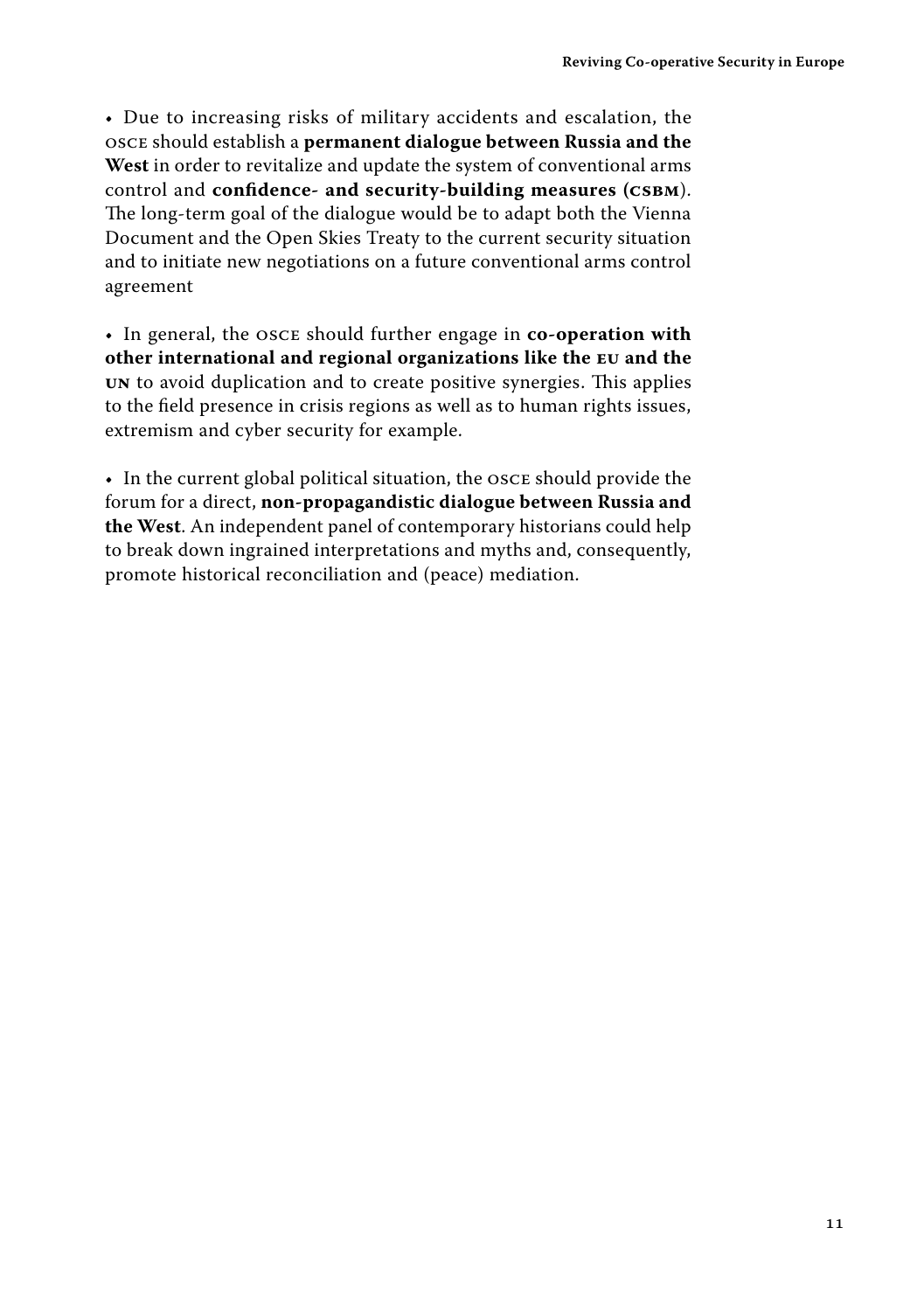### <span id="page-11-0"></span>Introduction – The Political Context for the Strengthening of the OSCE

The Organization for Security and Co-operation in Europe (OSCE) – together with its predecessor, the Conference on Security and Co-operation in Europe (CSCE) – has provided an important platform for the consolidation of cooperative security in Europe. First, it contributed to the ending of the Cold War confrontation. And second, it provided the normative framework for the post-Cold War system of cooperative security by introducing the 1990 *Charter of Paris* and the 1999 *Istanbul Document* and fostering consensus around them. Throughout its existence, the legalinstitutional character of the OSCE has remained ambiguous, but this has also served to strengthen its adaptability in a changing political environment.

During the past decade, controversies around the OSCE have increased along with the tightening global struggle over norms and values. Commitment to the OSCE's values and principles – adopted jointly in the 1990s – has weakened, and the role and legitimacy of the organization is increasingly being questioned. The OSCE itself has become a victim of the international power struggle as those participating States that have turned away from its common values of democracy and human rights now perceive these values as the ideological underpinnings of an international order designed by the West to ensure continued Western dominance.

In the current political circumstances, not only the growing political confrontation between Russia and the West but also the broadening set of security challenges emerging from North Africa and the Middle East, as well as the changing regional balance of power in Asia, affect the strategic landscape. Along with the major transformation of the international political order, the emerging new powers have seized the opportunity to challenge the current international institutions with the aim of constructing a global order more to their liking. Russia has long been extremely vocal in its criticism of the current security political order in Europe, claiming it represents a betrayal of the agreements made after the end of the Cold War. Russian dissatisfaction with the existence – and enlargement – of NATO, and its willingness to contain it with an all-European treaty arrangement more beneficial to its own interests, forms the major bone of contention in relations between Russia and the major Western powers, with repercussions for a wide range of policy fields, many of which are also linked to the OSCE's functions and agenda.

As a result of the recent Russian violations of the key principles of international law and of the OSCE, with the annexation of Crimea and the military operation in Eastern Ukraine, the mutual trust between Russia and the West has hit an all-time low since the end of the Cold war. A strengthening militarization of European security politics has consequently ensued, with NATO taking a more active role in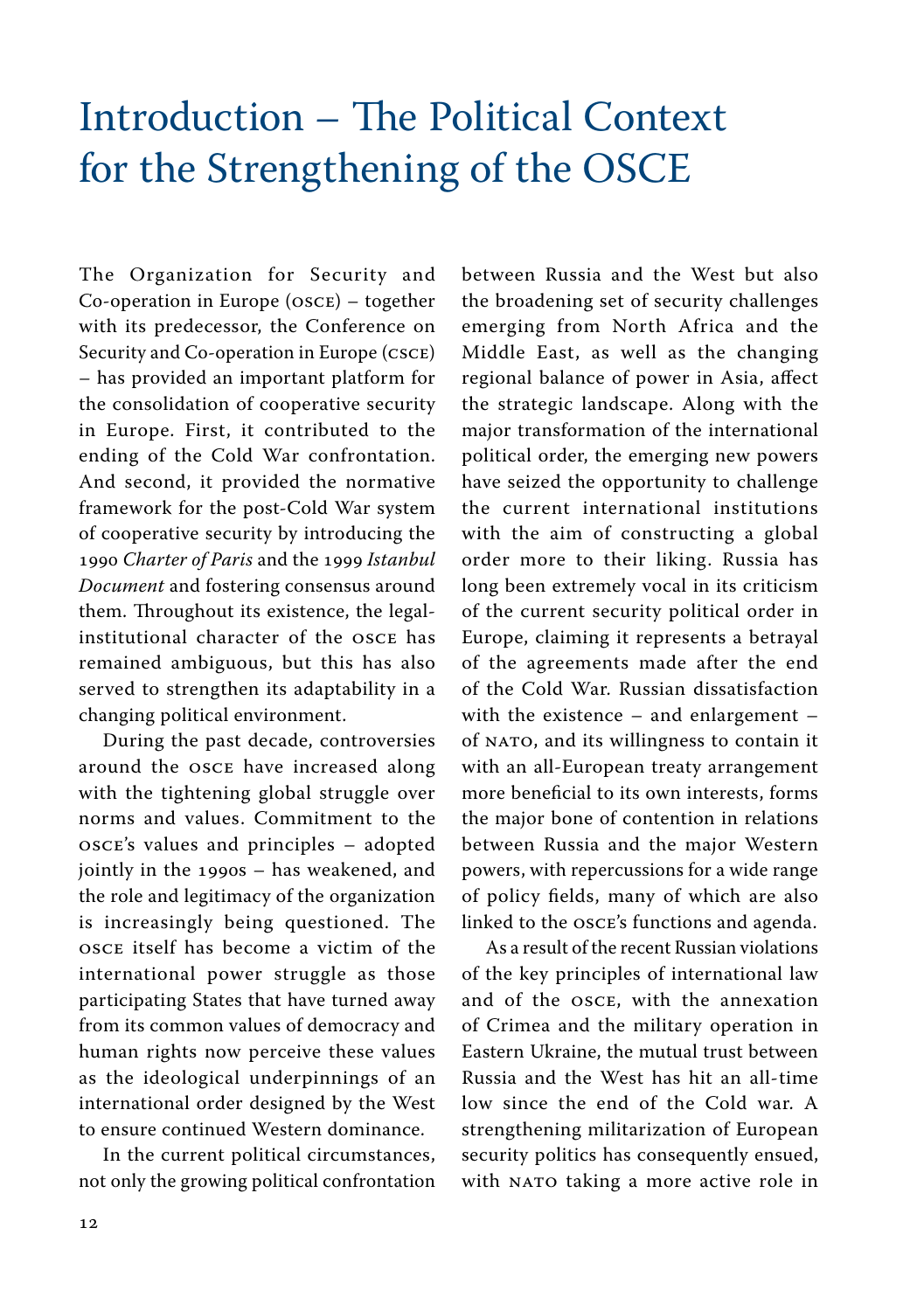support of its European allies in response to a ramped-up Russian military presence in Northern and Eastern Europe. This time, the worsening relations are also having a concrete effect on the European Union, whose Eastern Partnership policy and subsequent sanctions against Russia have made it a key target of Russian criticism.

Against this grave background of deepening mutual distrust and increasing military tension between Russia and the West, the crisis in and around Ukraine can be seen to have influenced the OSCE in two contradictory ways. While challenging the key norms of the OSCE, the crisis has also revitalized the organization and brought its potential for crisis prevention and the peaceful settlement of conflicts to the fore. Awareness of the huge risks posed by the current increasing military tension underlines the merits of the previously well-functioning arms control regime which has, by now, become partly outdated and abandoned.

However, the fact remains that a deep political confrontation and distrust between Russia and the West hampers the efficient utilization of existing structures and instruments for cooperative security both in the OSCE's framework and elsewhere. This negative atmosphere is furthermore intensified by the heavily competing narratives – including propagandistic elements and the use of enemy pictures – about the key political reasons behind the emergence of the confrontation.

At the general level, when developing the OSCE, three different strategies can be discerned which all stress somewhat different qualifications of the organization, and which all play an important role in ensuring its vitality. The OSCE should be strengthened in its current status as a guardian of the common principles of the international order and an inclusive platform for political negotiations and dispute settlement (*status strategy*). In some respects, it should be steered towards more focused functions and activities (*niche strategy*) on the basis of the strategic needs emerging with respect to the maintenance of peace and international stability. The third strategy would steer the OSCE towards refining its role through a division of labour and co-ordination with other relevant multilateral actors (*added value strategy*).

While recognizing the larger political context – and the constraints it imposes – for any reform of the OSCE, this project approaches the more immediate possibilities that exist for the organization to address the alarming problems that currently beset European security.

The summary report is structured around ten questions that were considered essential with respect to the agenda of the Panel of Eminent Persons chaired by Wolfgang Ischinger. The responses to each question have been compiled on the basis of the contributions made by the 17 research institutes of the OSCE Network of Think Tanks and Academic Institutions participating in this project.

The proposals made and recommendations given to address these problems and weaknesses will not necessarily solve the underlying political problems of the organization. They will, however, provide some pragmatic approaches as to how one could, in the current political circumstances, re-consolidate cooperative security in Europe through the OSCE.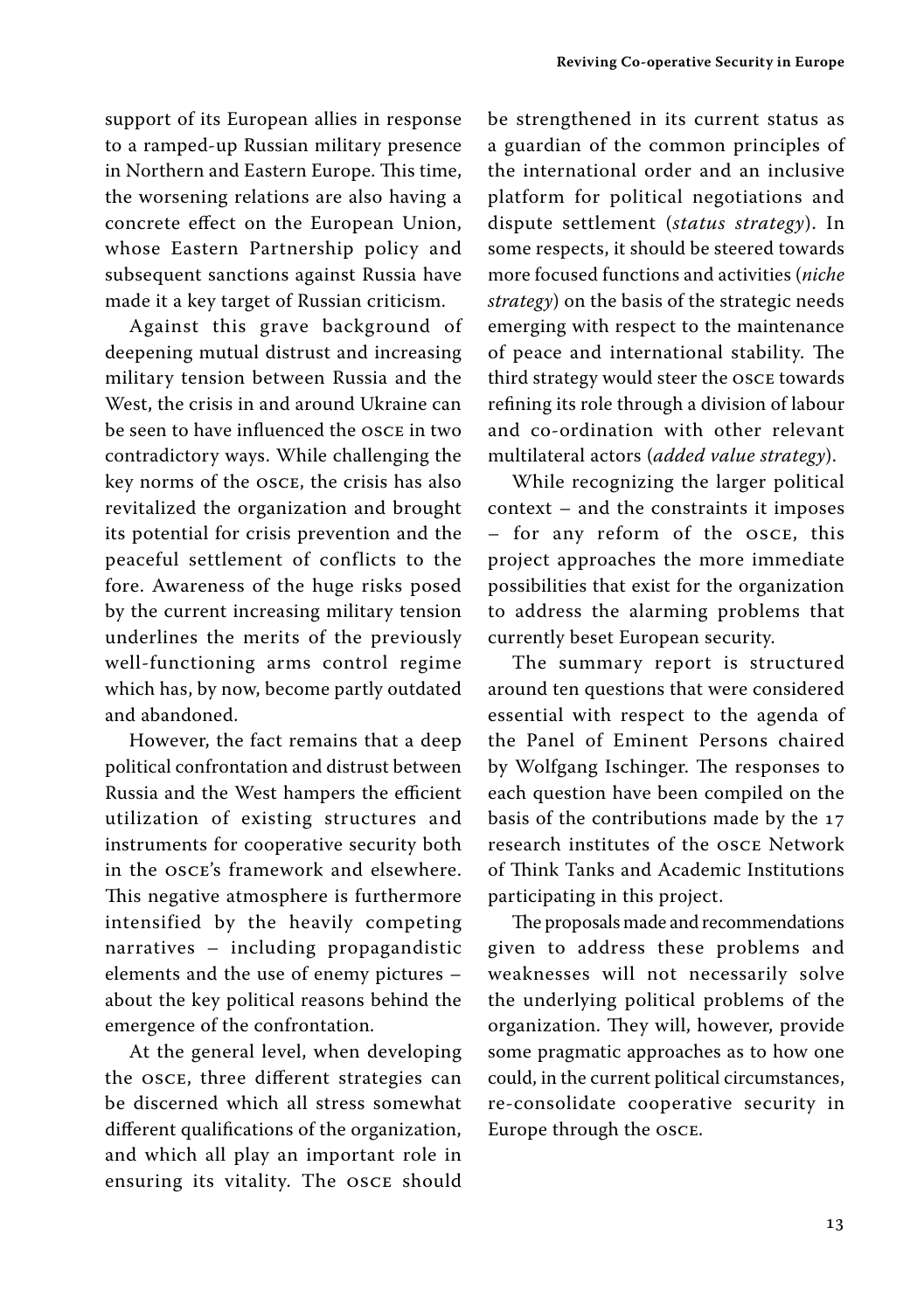# 1

### <span id="page-13-0"></span>Strengthening the Leadership and Implementation

*How can the OSCE's leadership and decision-making be made more effective within the consensus rule? How can the implementation of OSCE decisions and commitments be strengthened?*

First, the OSCE's role should be strengthened on the political agendas of the participating States as its political role and importance starts from the capitals. One should consider the possibilities for the ministerial council to meet more often to reinforce the role of the organization in the capitals and, consequently, the commitment of the participating States to its principles and decisions. In view of the fallout from the Ukraine crisis, one could have the key OSCE norms from the *Helsinki Final Act* and the *Charter of Paris* reconfirmed at the highest political — eventually summit — level.

Second, the merits of the consensus rule are indisputable for the legitimacy and functioning of the OSCE. However, while respecting the consensus rule, one should try to instil some flexibility within it. One possibility could be to allow operational decisions to be taken without consensus in the framework of cases where a more overarching OSCE decision has been reached by consensus.

Further, one should empower the OSCE's leadership, firstly by paying more attention to the commitment shown by states selected for chairmanship, as well as to the possibilities for multi-annual planning and budgeting, thus giving more political weight to the Troika system. The Chairmanship/Troika should adopt a more political function in fostering agreement between the participating States on important OSCE issues. The same applies to the supervision of the implementation of OSCE commitments; this function should also be more efficiently carried out by the Chairperson-in-Office.

One possibility to strengthen the Chairmanship and Troika is to change the OSCE calendar. Changing from calendar year to school year would enable a more efficient rhythm whereby the summer break would not interrupt the term at a strategically important stage.

As proposed by the Panel of Eminent Persons, the legal personality of the OSCE should be recognized in order to ensure the proper fulfilment of the OSCE's functions. The realization of this, in the absence of consensus, through a specific treaty arrangement constitutes a reasonable option.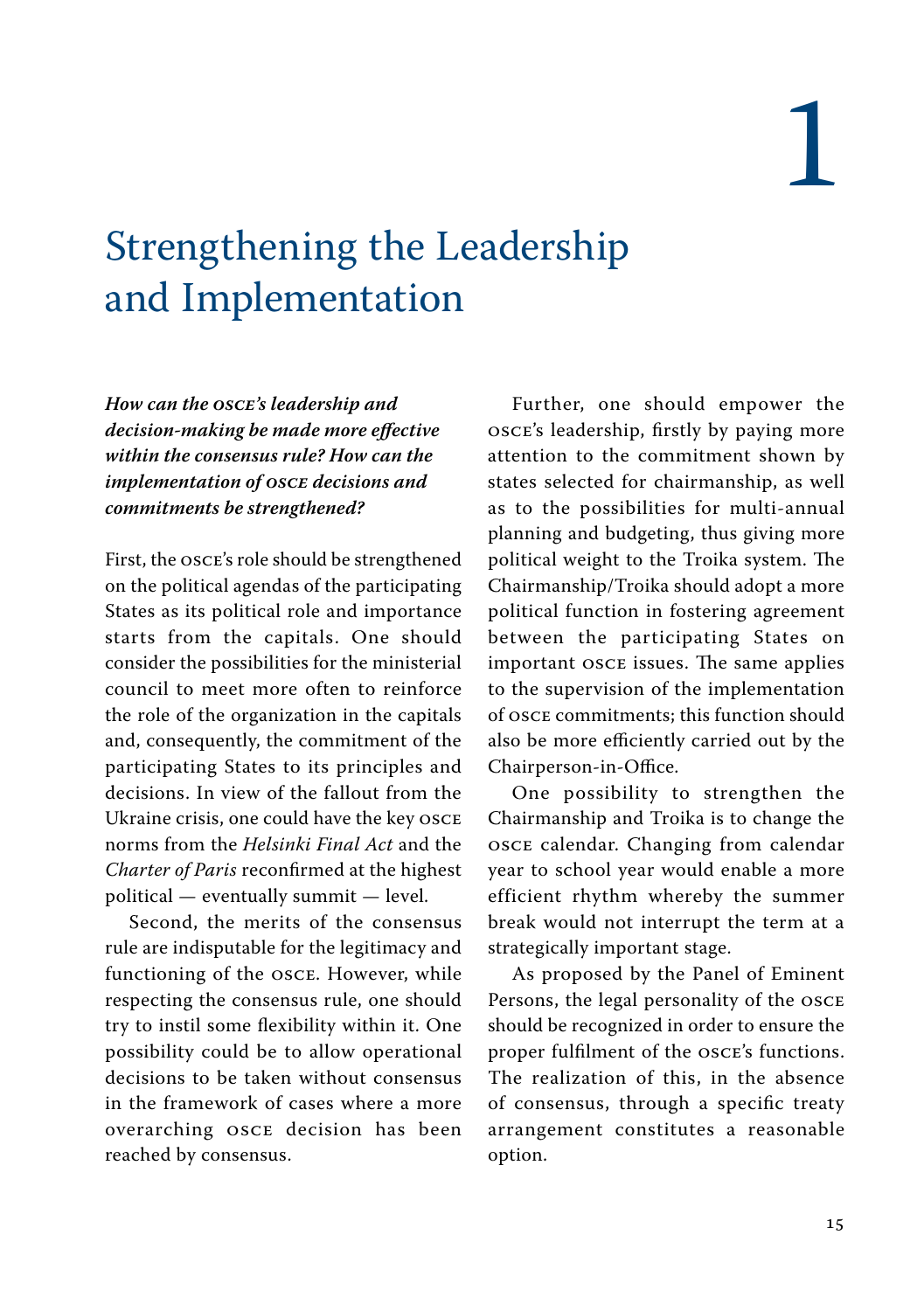Various possibilities to strengthen the OSCE's institutions, particularly the function of the Secretary General, should be considered. First, the SG's independent capacities should be increased in the context of field missions, their supervision, and key appointments. The autonomous capacities of all OSCE institutions to fulfil their mandate should be improved by strengthening their budgetary and personnel resources. Furthermore, a solid role and function for the Parliamentary Assembly provides the OSCE and its institutions with the necessary democratic backing.

The implementation of OSCE commitments could be improved through a strengthened follow-up procedure. This procedure should involve external auditors that could bring expertise from those international institutions with a strong legal framework.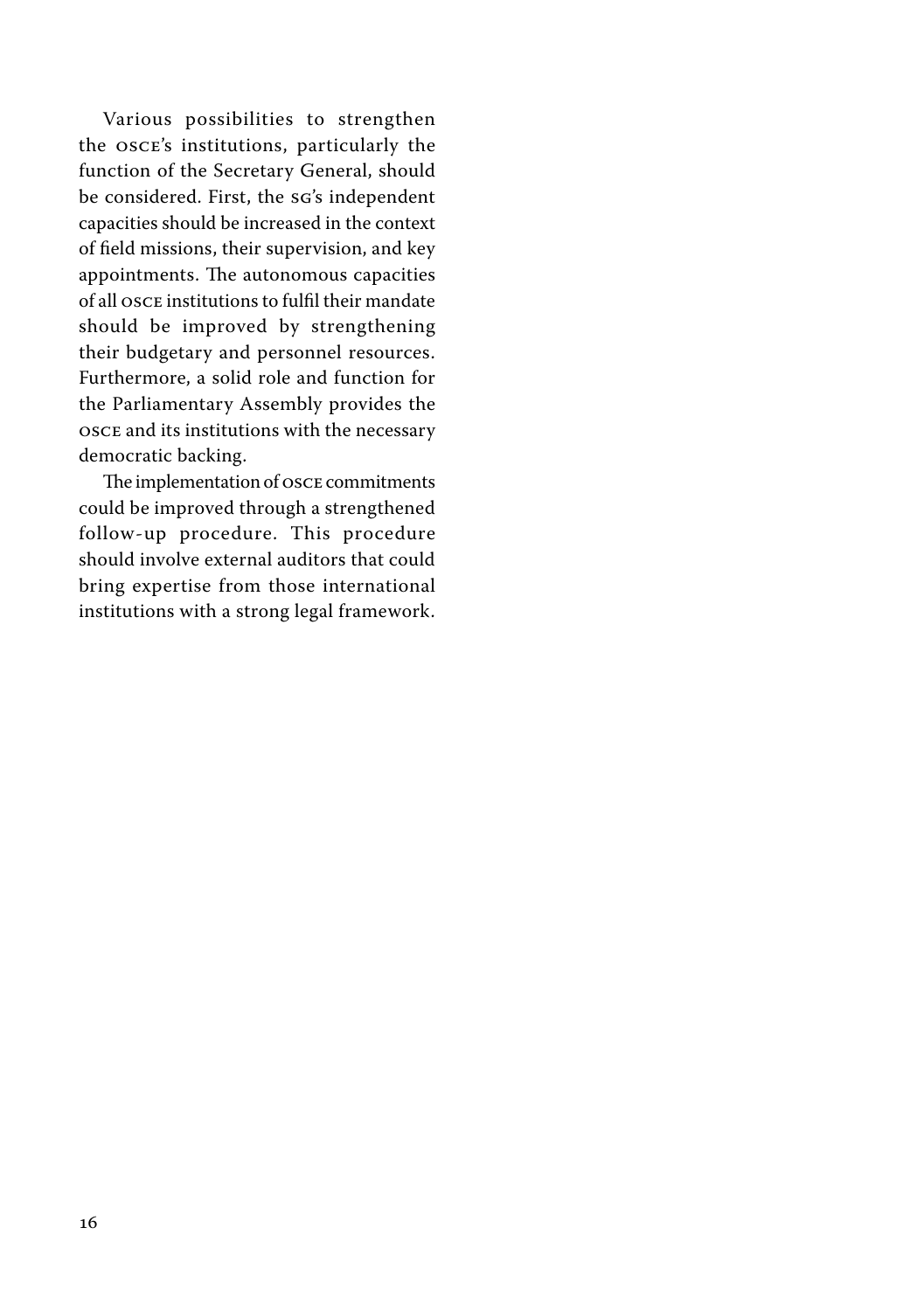2

### <span id="page-15-0"></span>Innovations for Better Early Warning and Conflict Management

*What innovative approaches could be devised for better early warning, and the prevention, management and resolution of conflicts?*

The OSCE's field presence — together with sufficiently autonomous and wellfunctioning institutions — is the key to its early warning and conflict prevention capabilities. Arms control is an equally important asset, which will form a separate topic in this report (question 7). Establishing or maintaining field missions in regions with a high risk of conflict provides the most important instrument for these functions. Careful strategic planning needs to precede the launching of the missions, which should be tailored to the needs of every individual region with a potential for crisis. The missions should be of an appropriate size and should have an adequate mandate.

A situation in which the host country prevents the launching of a mission — or limits its operation — in a seriously conflictsensitive region, poses a huge challenge for the OSCE. The ability of field missions to provide support for the host country in areas of interest to them is vital as, together with the use of projects, it is one way to ensure the interest of the host country.

The OSCE should try to establish a more or less continuous presence in the participating countries with the help of national partners and networks in order to be able to react to potentially looming crises in a timely manner.

When it comes to field missions, the need for more robust military capabilities — which might also be linked with sudden changes in the political and security situation in the region — must be taken into account. With regard to field presence, the OSCE should, in general, cooperate more closely with other international organizations, particularly the UN and EU. Such co-operation should promote a more rational use of the organizations' resources and a better division of labour among them. It would also improve the capacity of the OSCE missions to adjust to changing conditions in the course of the field presence.

The OSCE should be further operationalized as a regional arrangement under chapter VIII of the UN charter.

To enhance the possibilities for early warning and early action, the capacities of the Secretary General (SG) and Conflict Prevention Centre (CPC) should also be addressed. First, the possibilities of each to assess and analyze the situation in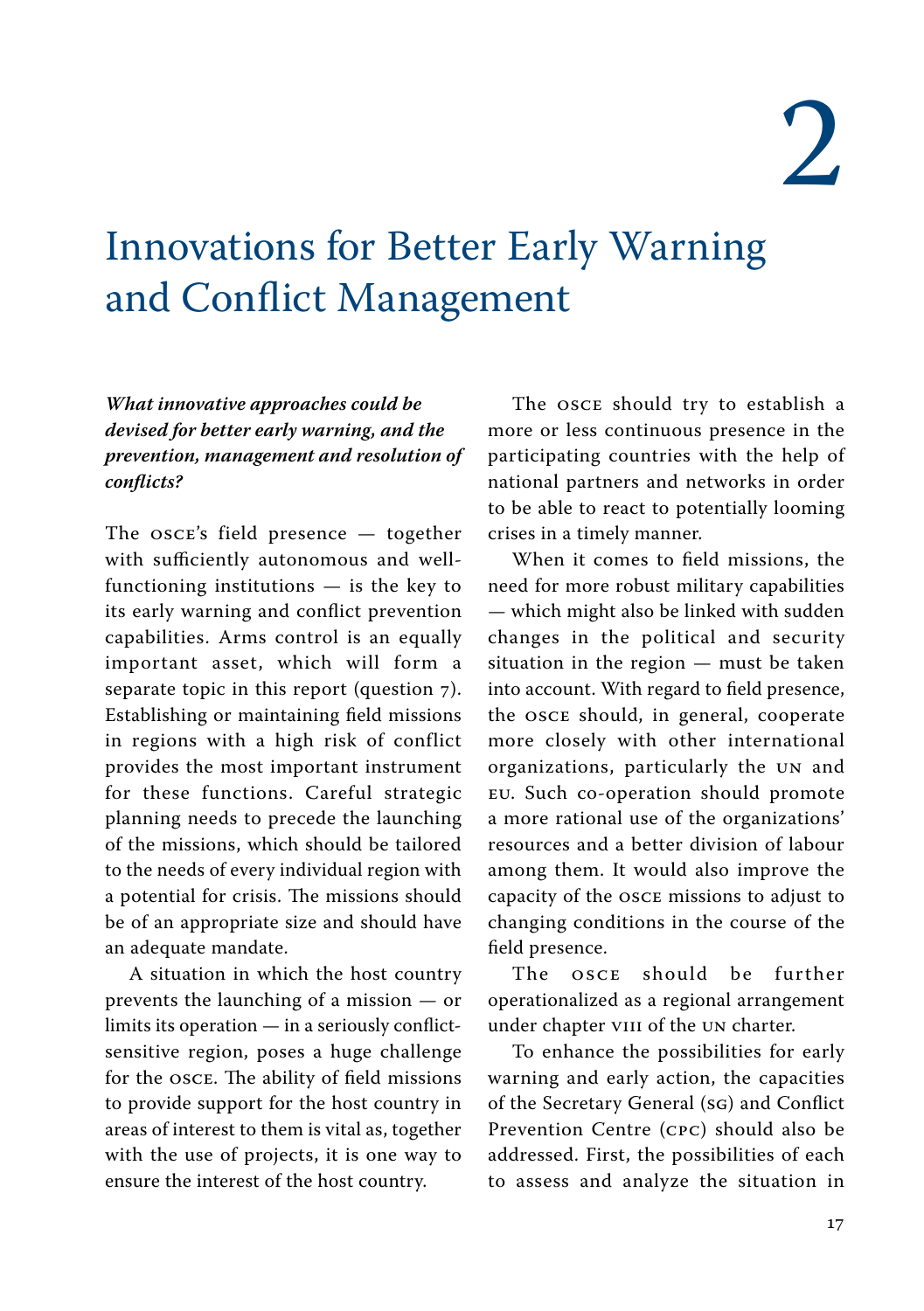regions with a high risk of conflicts should be improved by various means. A specific budget should be created for these kinds of tasks — taking the form of fact-finding missions, deployment of special envoys or the like — together with sufficient autonomy for the SG to carry them out. There is an urgent need to strengthen the CPC in respect of its capacity for both military and civilian planning and general capabilities to provide analysis and expertise. The scope of the CPC's functions should be furthermore enlarged to cover the OSCE regions more broadly — from the conflict prevention point of view and not just regions with OSCE missions. The public relations functions of the CPC as an expert body supporting the political processes of conflict prevention could also be strengthened.

The coordinator of OSCE economic and environmental activities could be elevated into an OSCE institution as it would facilitate the use of his/her office for early warning and conflict prevention measures touching upon the second dimension.

Finally, in order to improve the OSCE's possibility to provide a platform for the mediation of conflicts, an informal mediation group could be established under the leadership of the Chairperson-in-Office or SG. This would enhance the OSCE's importance and prevent this function from being transferred to ad hoc groups of states.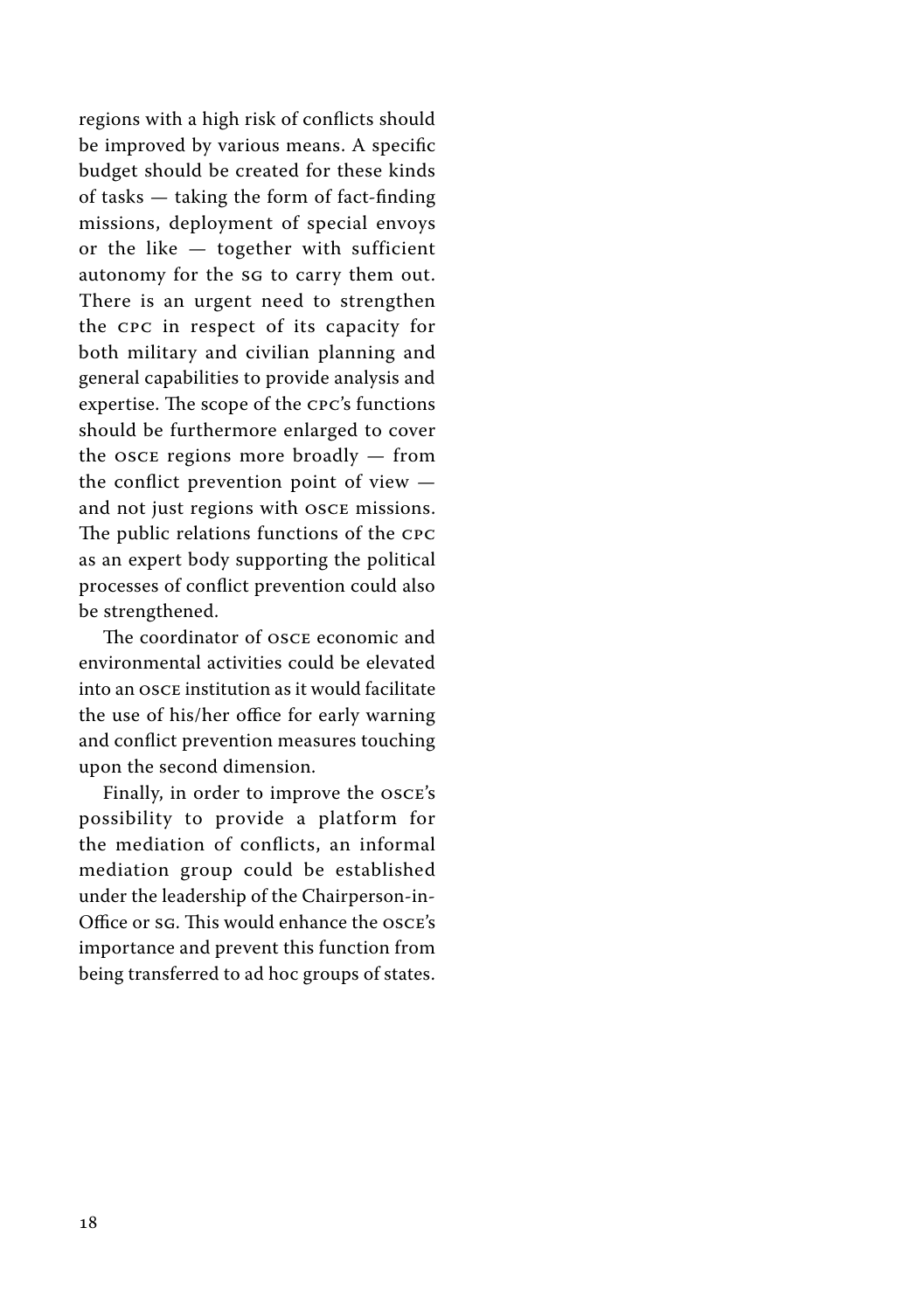### <span id="page-17-0"></span>The Human Dimension as an OSCE Core Function

*What are the most important building blocks in the OSCE's human dimension for a strategy of reconfirming the organization's basic principles and rules and how can the OSCE support the international human rights mechanism?*

The OSCE has placed strong emphasis on the human dimension ever since its inception as the CSCE. The Decalogue of values and commitments forms the cornerstone of all OSCE functions. The OSCE is a normbased organization and developed as such in the aftermath of the Cold War. The existing OSCE normative base was codified in the documents published in 1975, 1990, 1999 and 2010. The *Charter of Paris* set out the value base for future OSCE co-operation, including such values as the rule of law, democracy, human rights and good governance. All participating States have agreed that lasting security cannot be achieved without these values. They are particularly important in the human dimension and should be regarded as non-negotiable.

Despite the deep commitment to common OSCE values by the participating States, today's political situation is characterized by growing normative divergence between states and within states. None of the OSCE States have officially revoked the current common value base, but it has become evident that this value base is not strong enough at present. The basic principles are not challenged as such, but their implementation by different states is characterized by divergence. The challenge that the OSCE is up against revolves around the fact that the abovementioned normative divergence is not going to go away.

As democracy and democratic institutions are one of the building blocks of the OSCE, the current developments can be seen as a worrisome trend. There has been a visible erosion of democracy and a rise in authoritarian views in parts of the OSCE region, also within established democracies, namely in parts of Eastern Europe, the Caucasus and the Black Sea region. Divisive tendencies cast the biggest cloud over the OSCE's functions.

Something that the OSCE lacks in the human dimension is a general monitoring instrument or effective review mechanism. Switzerland introduced such monitoring models as early as 2006, but the suggestions were not taken up by other participating States at that time. The Council of Europe (CoE) and the UN Human Rights Council, for instance, have developed review mechanisms. Deeper co-operation with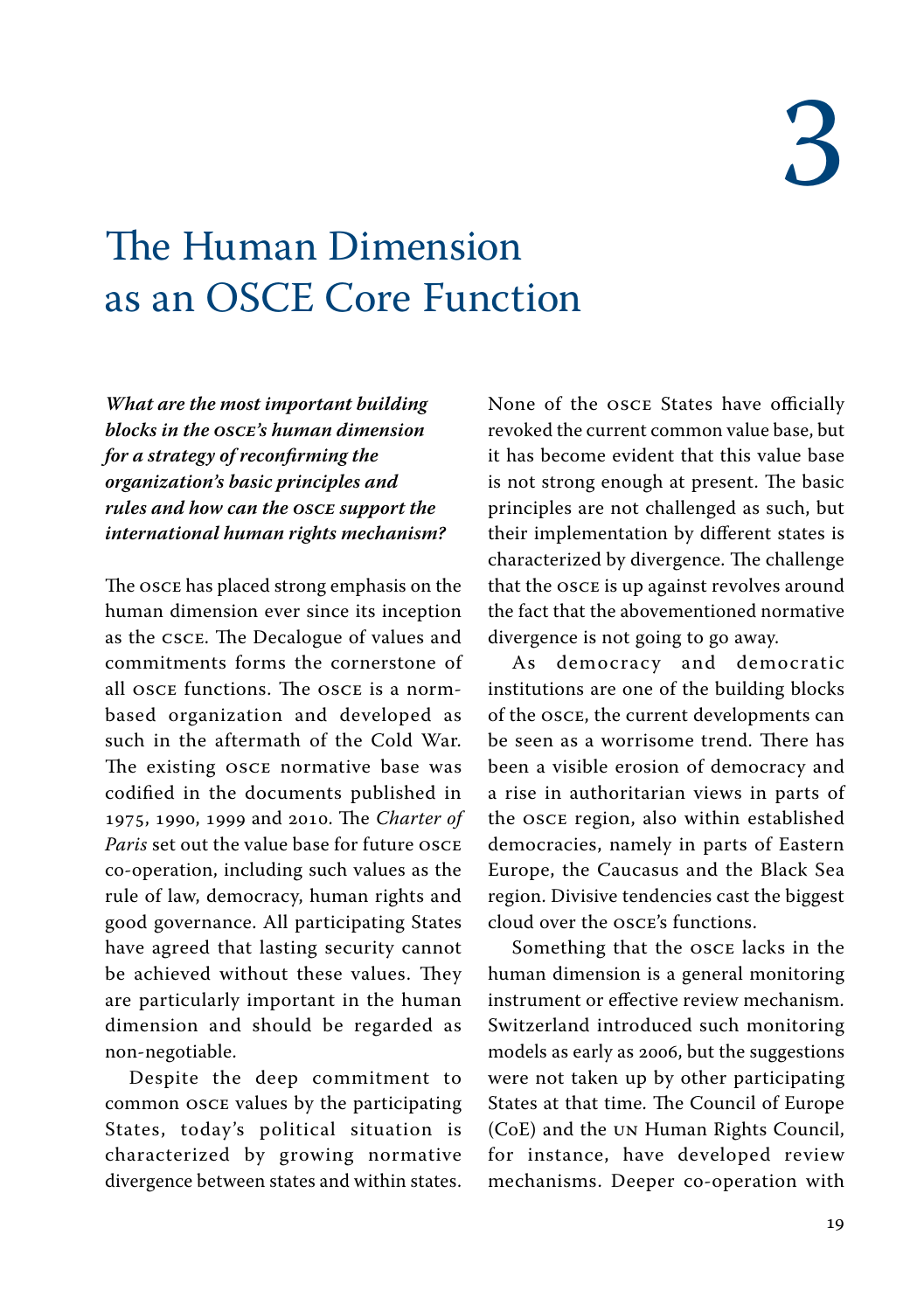these organizations will be increasingly important for a more effective outcome.

The OSCE runs several human dimensionrelated events annually. A concrete suggestion here would be to reform the *Human Dimension Implementation Meetings*  (HDIMs). Efforts at reform duly failed a few years ago. The HDIM is the biggest annual meeting on this topic in Europe, and as the meeting is open to NGOs, it forms an important link between states and civil societies. However, the HDIM is also timeconsuming, lacks a standard agenda and is consequently not attended by some of the most important NGOs. The reform could be aimed at a briefer and more attractive event with a well-established agenda.

In terms of supporting the international human rights mechanism, the most important building block inside the OSCE is the *Office for Democratic Institutions and Human Rights* (ODIHR). The ODIHR mandate includes assisting participating States to achieve full respect for human rights. The office's activities are multifaceted, and it is engaged in numerous fields and activities throughout the OSCE human dimension.

In terms of human rights and fundamental freedoms, the OSCE should further enhance dialogue with other institutions such as the UN High Commissioner for Human Rights and the Council of Europe. In multilateral co-operation, human rights concerns should be prioritized in order to address the issues of paramount concern first. No organization has the resources to tackle all of the issues at once. The OSCE should also take it upon itself to safeguard the human rights of the Roma/Sinti minorities.

Addressing human rights issues in a subtle way can sometimes be the most effective course of action. This kind of quiet diplomacy in human rights aimed bilaterally at the governments in question might prove to be a valuable tool not only for improving the human rights record, but particularly for improving the *will* for a better human rights record. Publicly 'naming and shaming' in the OSCE context is to be avoided, as it is ineffective in most cases.

Human rights issues have become increasingly intertwined not only with protracted conflicts but also with other political or value-driven disputes. Hence, there is a need to prevent any regression in the human dimension. Nonetheless, the human dimension has been the target of major controversies in the OSCE. The criticism has been twofold: a number of countries have been critical towards the developments in Eastern European and Central Asian states, yet the use of Western standards for assessing the progress made by those countries in the human dimension has also been criticized. All OSCE participating States should be subject to scrutiny since there are issues in the human dimension framework that affect all of them. Safeguarding the human rights of (national) minorities, migrants and refugees, for instance, is an important topical issue, which is discussed in more detail below.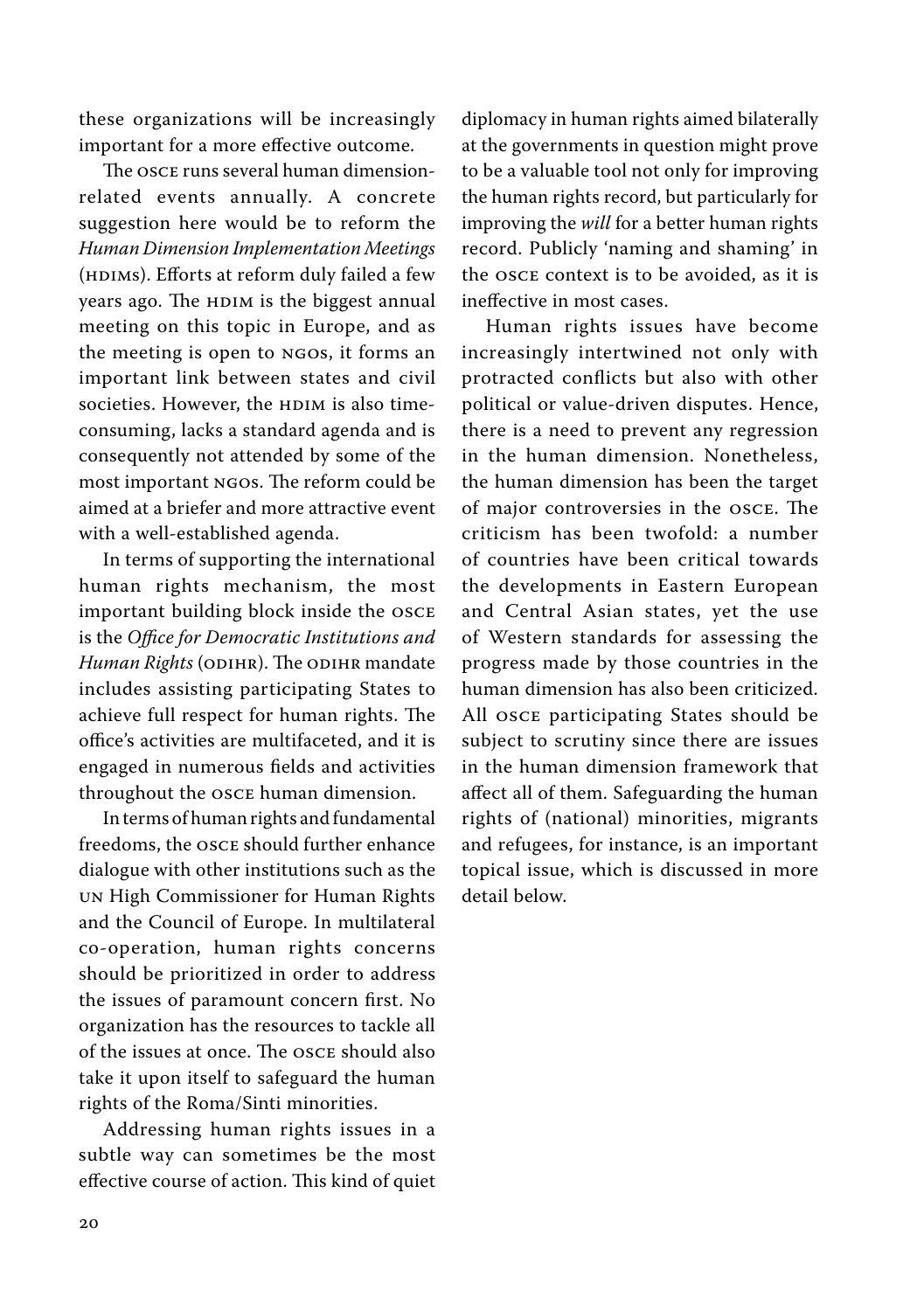## 4

### <span id="page-19-0"></span>A Multi-Ethnic OSCE — National Minorities

*What can be done to prevent national minorities from becoming sources of political conflict? How can one strengthen international co-operation in dealing with national minorities?*

The OSCE area is multi-ethnic and is also undergoing heavy unevenly distributed migration and rapid demographic change. The protection and promotion of minority rights are essential factors for democracy, peace and stability. Such values are at the core of the OSCE's human dimension but their implementation is not in keeping with promises made.

In today's pluralistic environment, the concept of 'national minority' has been criticized due to its partly anachronistic nature. Nevertheless, many conflicts involve or, rather, affect national minorities in some way. In the OSCE area, none of the conflicts in the recent past were caused solely by the presence of national minorities. The actual causes of such conflicts might lie elsewhere. Minorities of all kinds have to be taken into consideration, as inter-ethnic tensions can sometimes lead to violent conflicts, as witnessed in the OSCE's neighbouring areas.

OSCE commitments on national minorities exist (e.g. the *Copenhagen Document*) but better implementation is of the utmost importance. The OSCE *High Commissioner on National Minorities* (HCNM) is a unique institution. It is wellestablished and smooth-functioning with tasks ranging from analysis capacity to diplomacy, and especially early-warning and early action activities. The HCNM's mandate defines the institution as an important instrument for early warning, and as such it is involved in conflict management at its earliest possible stage. The HCNM's tasks include the de-escalation of any predictable tensions where minorities are involved or affected, and its efficiency is based upon its ability to act independently within certain limits, without the approval of the Permanent Council.

The HCNM should work with the Office of Democratic Institutions and Human Rights (ODIHR) to intensify collaboration with national governments in supporting the better implementation of minority rights. The dissemination of good practices for conflict and post-conflict situations is also essential. The HCNM could also further develop measures for monitoring commitments by the participating States, especially in a post-conflict situation where national minorities are involved (e.g. in the cases of Bosnia and Herzegovina, Kosovo, and FYROM). The HCNM issued *Bolzano/*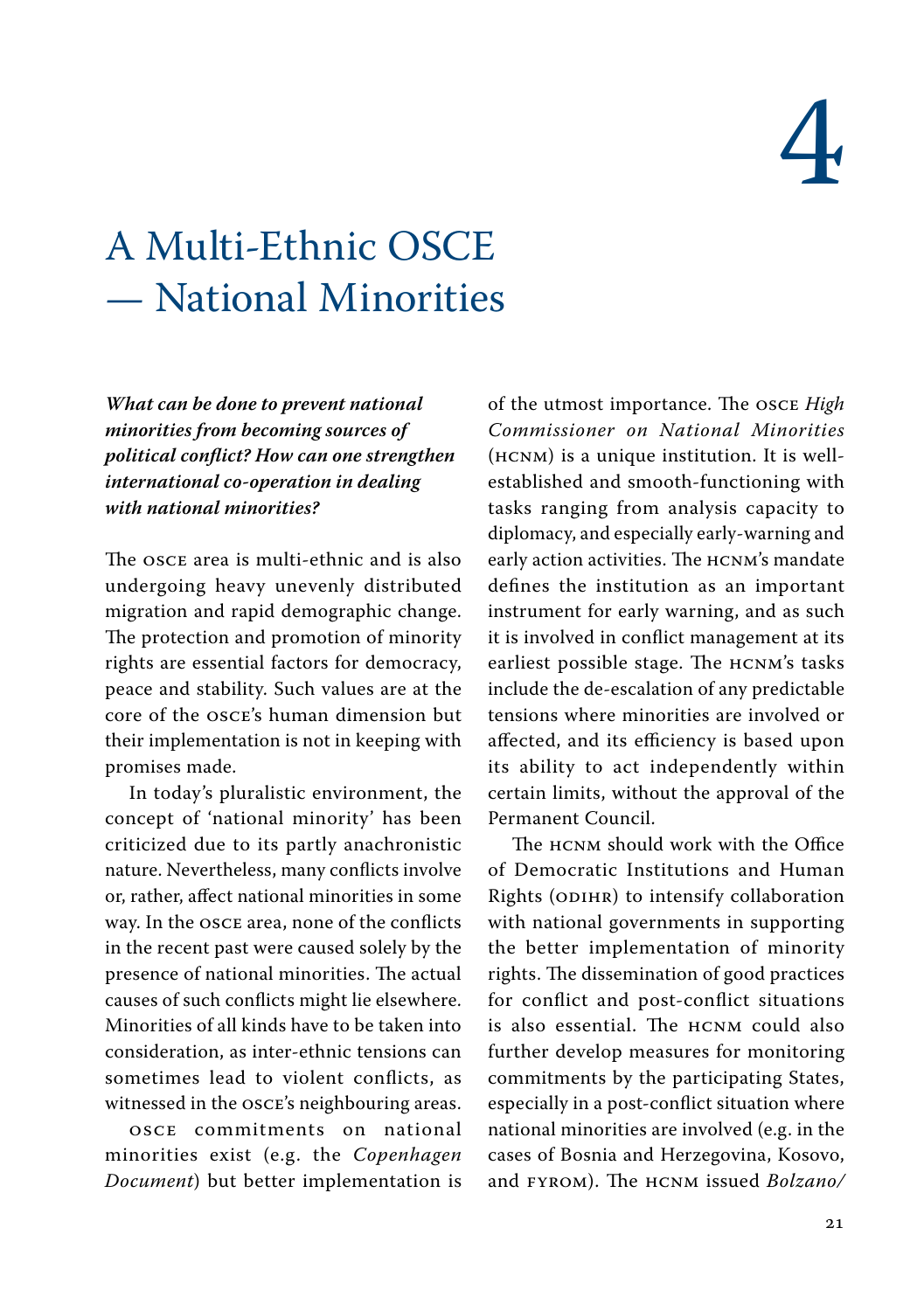*Bozen Recommendations on National Minorities in Inter-State Relations* to provide guidance for OSCE participating States on how best to manage their relations with neighbouring states when national minority issues are involved. These recommendations should be followed more efficiently.

Strengthening the capabilities of the HCNM would be a concrete step in supporting international co-operation in issues related to national minorities. It is a well-functioning institution which has contributed to the alleviation of tensions in numerous minority-related situations.

The OSCE should, in general, address the minority question more broadly and not just from the perspective of established *national* minorities. Questions relating to so-called *new minorities* (minorities resulting from more recent immigration) should be addressed as well as the migrant and refugee question in this context.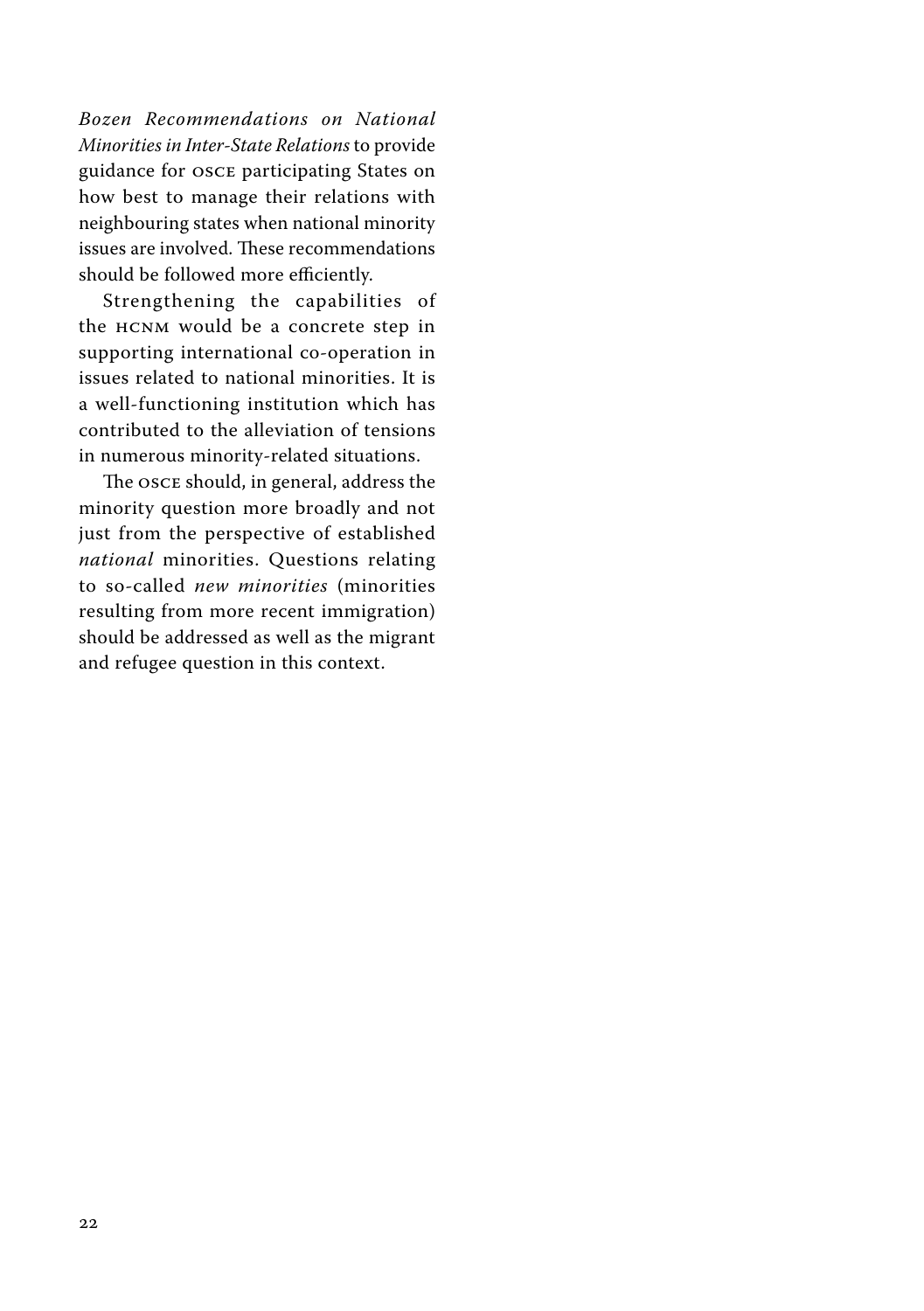### <span id="page-21-0"></span>Engaging in Interfaith Dialogue

*What should the OSCE do in order to support interfaith dialogue and the cooperative management of interfaith relations? Is there a need for a new structure/institution for this purpose?*

The goal of interfaith dialogue is to enhance mutual understanding, respect and co-operation between different religious traditions. Given that there is a need for greater interfaith dialogue in the OSCE and neighbouring areas, it is nonetheless important for the management and content of such dialogue to remain in the hands of religious organizations and their leaders. The role of the OSCE within this dialogue should be that of facilitator, and the organization could provide a forum for sharing best practices in developing interfaith communication.

The OSCE does have functioning structures for supporting such a dialogue. Three Personal Representatives of the OSCE Chairperson are currently active in the field of interfaith relations, the ODIHR has a department related to interfaith issues, and expertise of this kind exists in field operations. Hence, new structures might not be needed for this task, although there is a need to use the existing ones more efficiently.

Yet challenges exist in interfaith relations. They surface particularly when the topic is implicated in a conflict. If religion is fuelling the discourse around the dispute, communication between parties from different religious backgrounds can be fraught due to the sensitive nature of the issues. It also appears that in conflicts that seemingly have religious aspects, the role of religion can be overestimated. In conflict resolution, interfaith dialogue is one possible approach among other instruments. It should seek to engage communities as a whole and aim at sustained, long-term dialogue.

The dialogue needs to address aspects of faith, but as a part of a broader context. Tolerance and preventing radicalization and extremism should be at the heart of the dialogue. However, one should remember that radicalization usually affects a rather small minority in a religious group, even though it is at the core of current concerns. The catalyst for radicalization lies outside of the OSCE area, but recruitment and propaganda are currently being targeted at the population in Europe as well.

The OSCE should support a multi-level approach and also enhance secular-Islamic dialogue. Interfaith dialogue is also about increasing respect and religious freedom and decreasing intolerance and discrimination towards the faithful. Fostering understanding through communication throughout the OSCE area should be the main impetus for interfaith dialogue.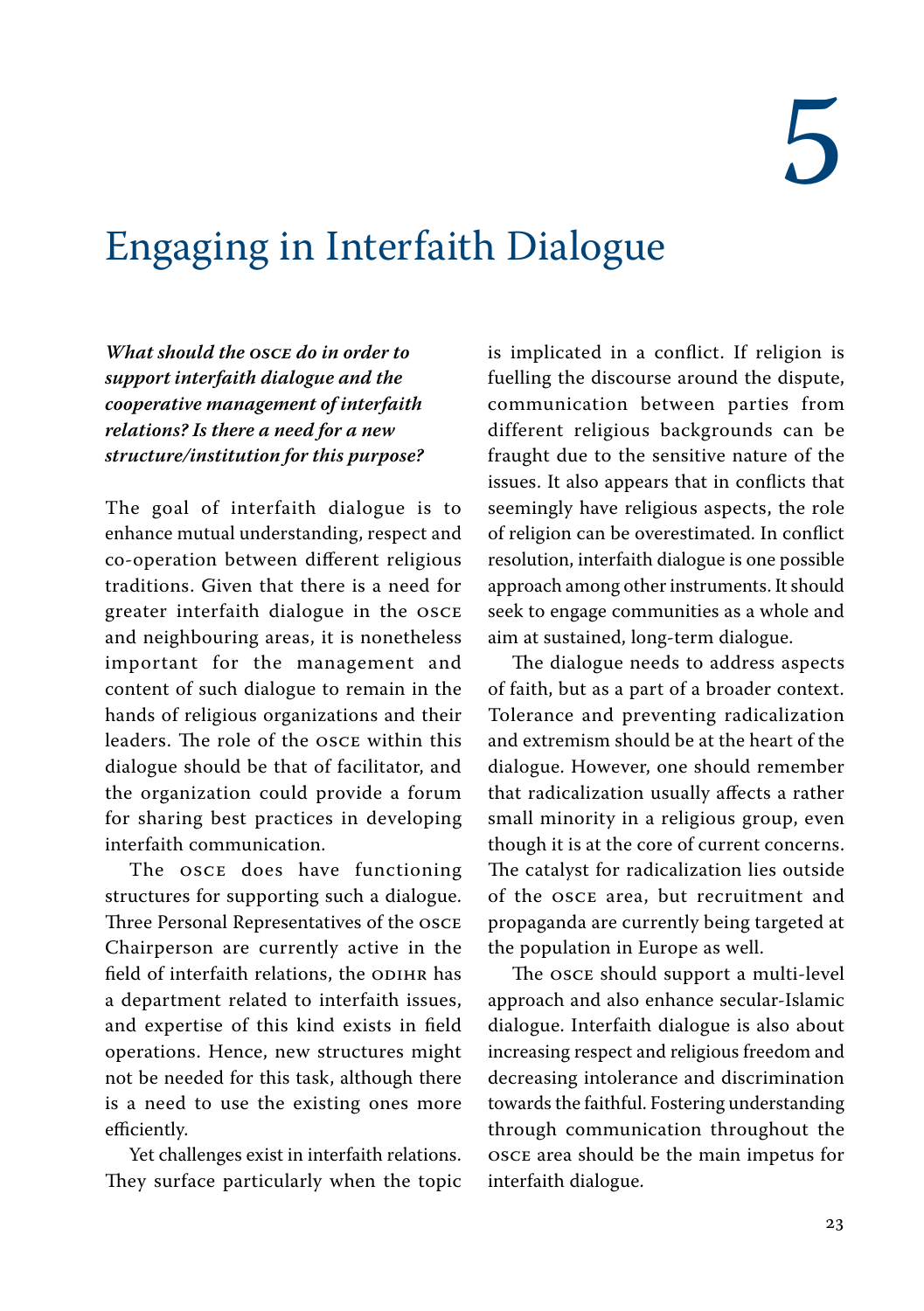# 6

### <span id="page-22-0"></span>Tackling Protracted Conflicts

*Protracted conflicts are a continuous threat to security in the OSCE area. How can one improve the existing mechanisms for dealing with protracted conflicts in order to enhance their resolution?*

Protracted conflicts are ultimately political conflicts and would thus require a political solution to resolve them. The current protracted conflicts also differ notably with respect to their political background.

The OSCE should define a clearer longterm strategic approach to the conflicts and decide which conflicts it will actively try to resolve and where its role has to be limited to enhancing stability and preventing a further escalation of violence. This would bring more continuity to the use of the existing OSCE instruments and contribute to a better focusing of the rotating chairmanships. The current procedure, whereby almost every chairmanship focuses on the protracted conflicts with the intention of bringing some deliverables to the ministerial meeting, leads to short-term thinking and vague results.

The OSCE's strategy for managing protracted conflicts should, in general, include more co-operation with regional actors and other international organizations such as the EU. The existing areas of shared responsibility between the international actors involved are growing and cover such functions as confidence-building measures, monitoring and mediation, humanitarian assistance, anticorruption activities, support in security and defence sector reform, and building peace and security. The OSCE should take the lead in coordinating these international efforts, and see to it that close co-operation with civil society and grass-roots movements takes place in order to foster popular support for the proposed solution.

Developments stemming from the current crisis in and around Ukraine have had a negative impact on prospects for peace negotiations to resolve the Abkhazia, South Ossetia and Transdniestria conflicts. Although the crisis has had less of an impact on the Nagorno-Karabakh conflict, international mediation efforts had already lost momentum since the failure of the Astrakhan Summit in 2011; and in the past year there has been a sharp uptick in violent incidents and bellicose rhetoric. The OSCE should focus on preventing the re-ignition of armed hostilities in all of these conflicts and should make an effort to provide fresh impetus for the Nagorno-Karabakh peace negotiations in the OSCE Minsk Group.

A small status-neutral field presence should be established in Georgia with access to Abkhazia and South Ossetia, and the Geneva International Discussions should focus on substance issues more than on status.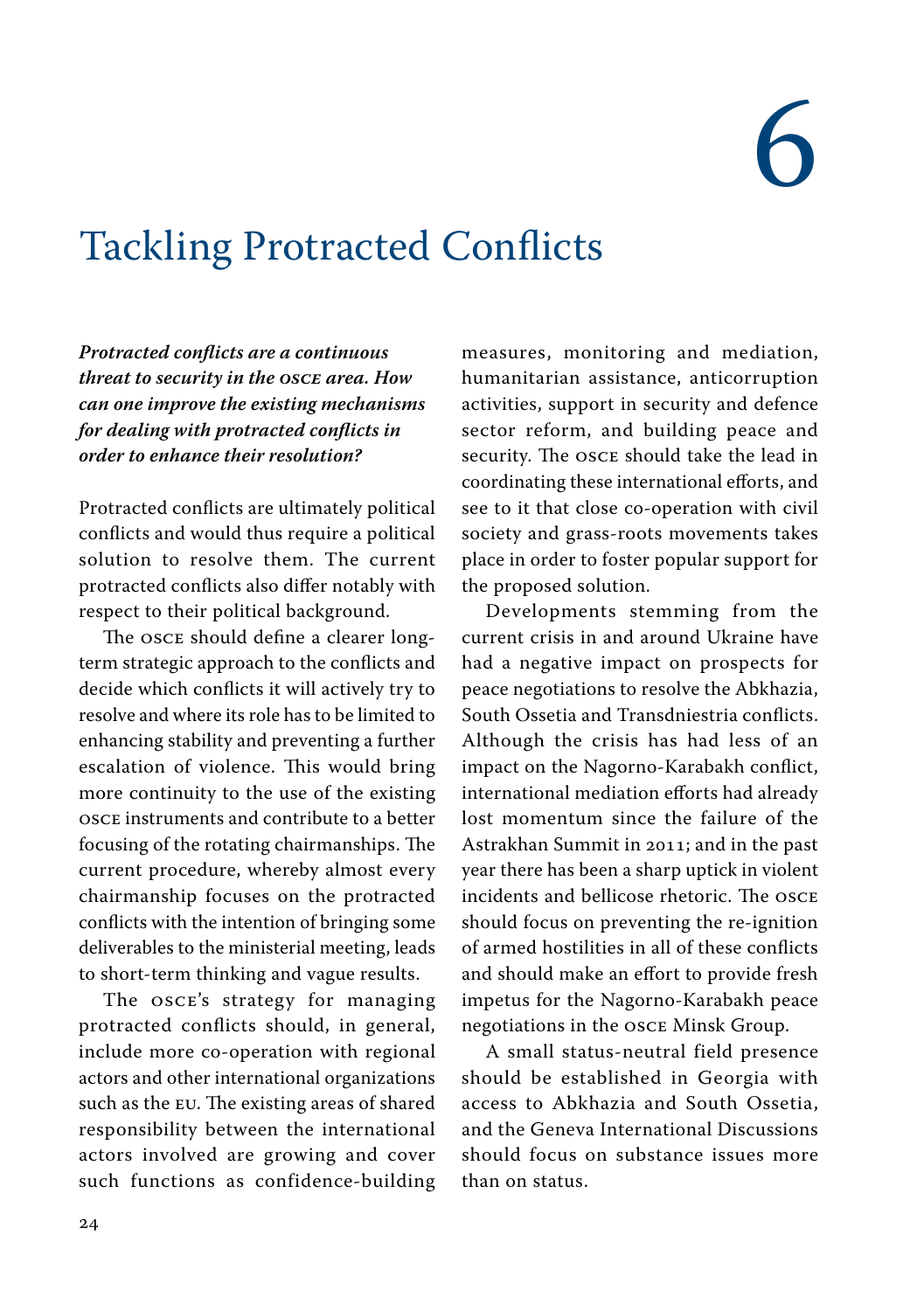### <span id="page-23-0"></span>Strengthening the System of Arms Control

*How could one strengthen arms control systems — including confidence-building measures and discussions on military doctrines — as a means of reconsolidating cooperative security?*

The OSCE used to be the key platform for the previously well-functioning arms control regime in Europe. The growing problems in this field have contributed to the growing disunity between Russia and Western countries. As a result, all three pillars of European arms control — the Treaty on Conventional Armed Forces in Europe (CFE Treaty), the Vienna Document on Confidence- and Security-Building Measures 2011 (VD 11) and the Open Skies Treaty have either become outdated or been abandoned. Disagreements around the system of arms control foster distrust and a lack of transparency between Russia and the West, and the risk of military escalation and accidents increases.

Due to the increasing risks, a permanent and stable security dialogue between Russia and the West should be established immediately in order to revitalize and update the system of conventional arms control and of confidence- and securitybuilding measures (CSBMs). The OSCE could provide the platform for this dialogue. Its key goal should be to restore military confidence and transparency between the parties and to find the necessary means for that. Immediate measures should include a set of new CSBMs addressing alarm exercises (short-term exercises out of garrisons) and exercises close to borders, as well as possible military incidents and accidents caused.

The long-term goal of the dialogue should be to adapt both the Vienna Document and the Open Skies Treaty to the current security situation and to restore compliance with them. This should be done by adjusting the thresholds for notification and inspection of military activities by raising quotas for inspections, reviewing categories for information exchange and updating the definition of 'unusual military activities' (VD, chapter III). A special mechanism should be established for transparency and the verification of unusual military activities and force concentrations in crisis situations with the right to conduct follow-on inspections. They should be supplemented with an institutional measure: either the SG or Chairperson-in-Office should have the right to initiate fact-finding missions on their own in co-operation with potential conflict parties if the tension in or between states could lead to the use of violent means.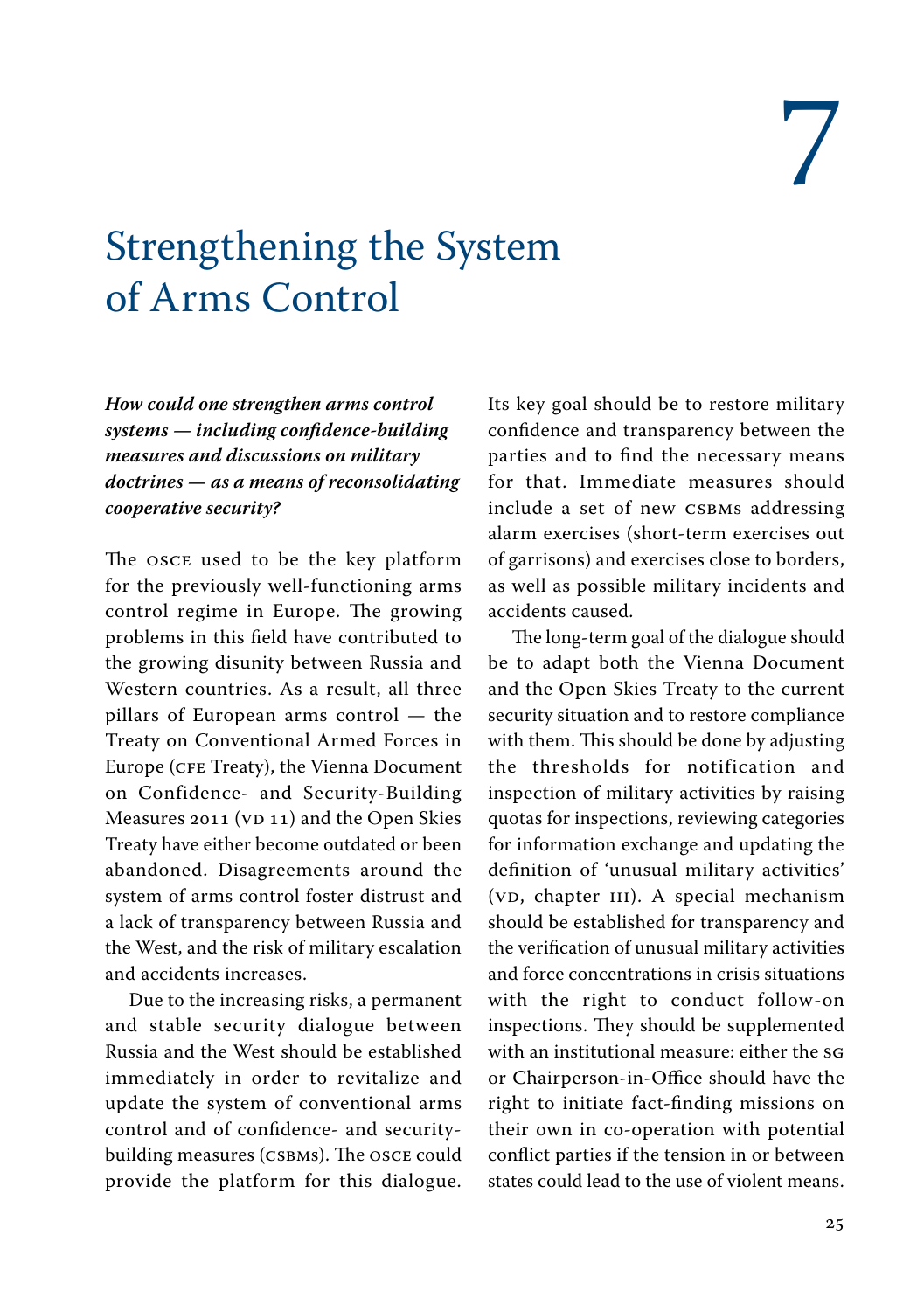Once the conflict in and around Ukraine has been settled, discussions should get underway on a new agreement on conventional arms control. The negotiations and agreements should be open to all participating States of the OSCE.

To diminish tension and confrontation, a seminar on military doctrines should be organized at a high political level, including representatives of the armed forces. The seminar should pave the way for a more common understanding of security policy threats and challenges.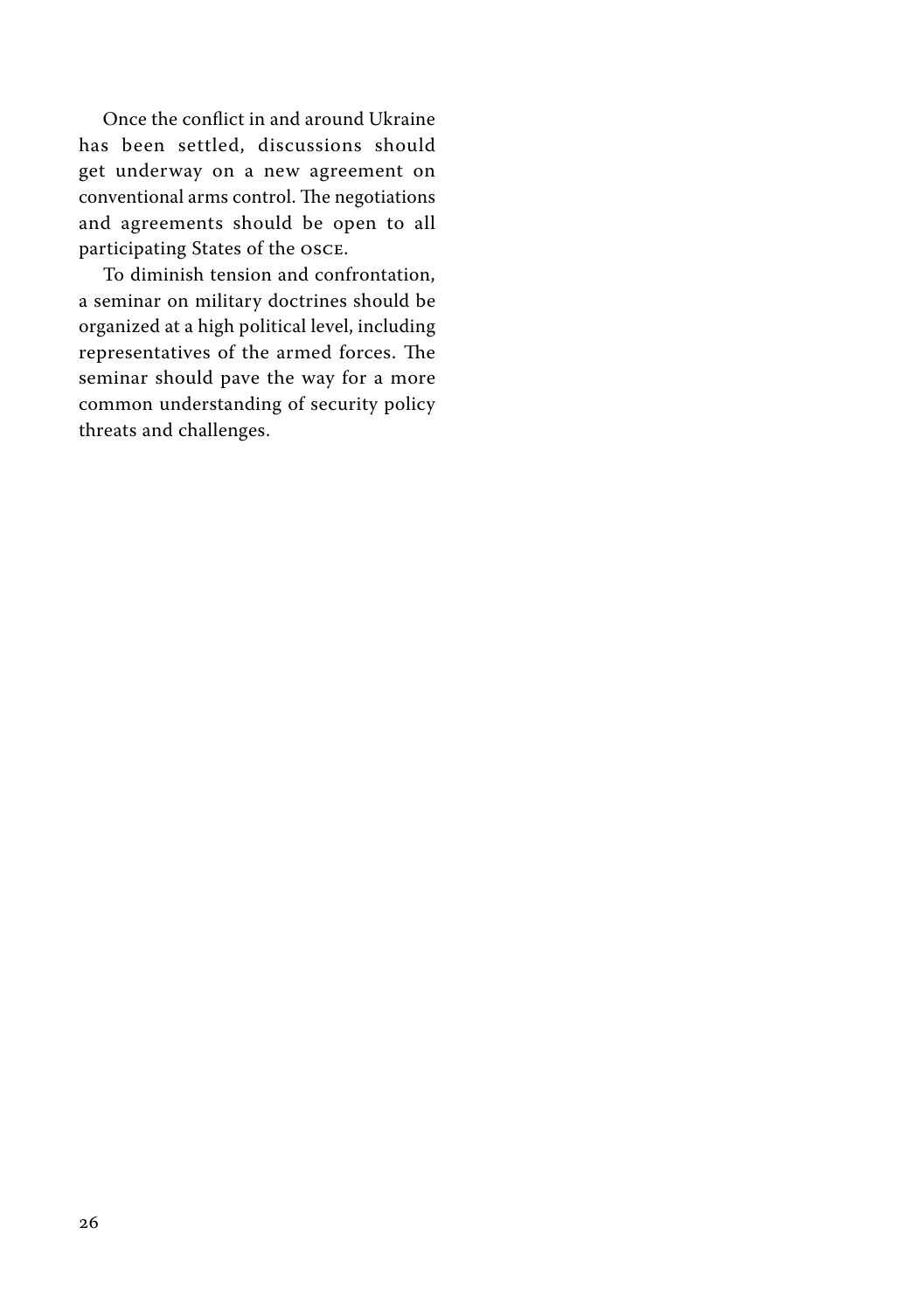### <span id="page-25-0"></span>**Transnational Threats** in the OSCE

*How could one improve the possibilities to address common transnational threats in the OSCE? Is there common ground for dealing with issues such as the fight against radicalization and extremism or the promotion of cyber security?*

Transnational threats have been an area in which the OSCE participating States have found a common agenda. It is one of the fields were consensus has emerged during the last decade. Examples of joint efforts in tackling threats include police co-operation, counter-terrorism and combating drug smuggling and human trafficking. The OSCE Secretariat has a *Transnational Threats Department* (TNT), established in 2012. TNT addresses issues such as terrorism, organized crime, cyber threats and illicit trafficking. The department also cooperates with various other OSCE structures and its main purpose is to coordinate work and resources in an efficient manner.

Given that one of the OSCE's strengths is local knowledge and local presence, the organization could first and foremost provide best practice support and a forum for exchanging best practices between participating States on how to deal with transnational threats in differing domestic surroundings. Transnational threats, such as radicalization, usually have domestic roots, yet the domestic landscape and local drivers behind the threats also have to be understood as being part of a broader phenomenon.

Recently, the OSCE has found common ground on the issue of foreign terrorist fighters (FTFs). The organization functions well as a forum for discussing and sharing best practices in countering FTF recruitment. The root causes of the FTF phenomenon are various, ranging from excitement and economic inducements to genuine (religious) radicalization. A current, rather new topic within the FTF phenomenon that some of the OSCE states are facing is returning fighters. Addressing the returnees is important in order to prevent further alienation and radicalization.

The OSCE's comprehensive and crossdimensional approach can yield more results in combatting transnational threats — such as terrorism and the FTF phenomenon — than narrower security and counterintelligence-based approaches adopted elsewhere. A more comprehensive approach seeks to understand and address local drivers underpinning extremist behaviour. The OSCE already takes action in several fields, including mainstreaming the gender perspective in threat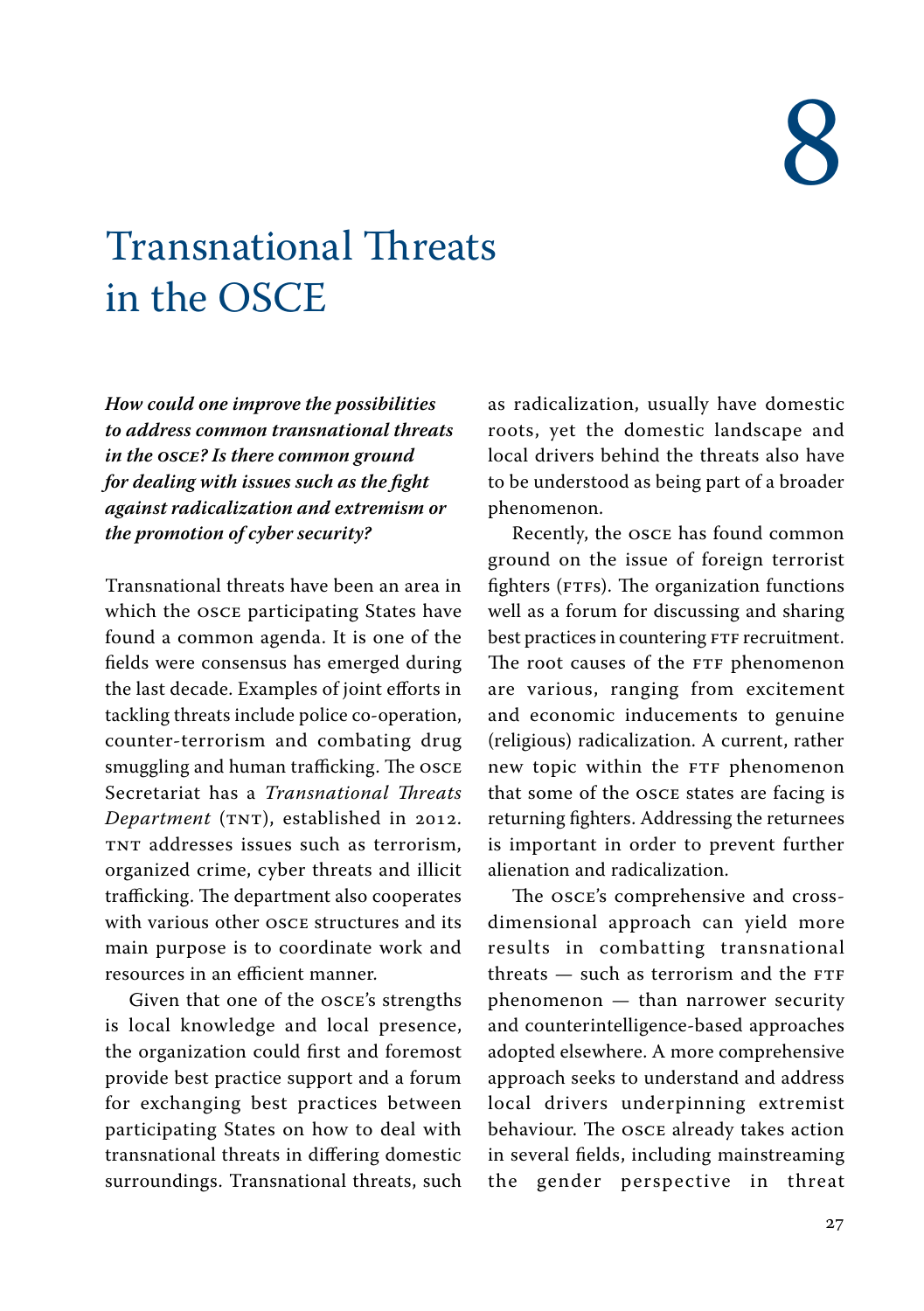prevention. Counter-measures against the FTF phenomenon range from research and strategic communication to raising awareness at the grass-roots level.

Cyber security is another common transnational threat which is high on the OSCE agenda. In recent years, cyber security and cyber threats have become an urgent issue throughout the international community. The 2015 OSCE Serbian Chairmanship has raised the question of supportive efforts to tackle cyber threats OSCE-wide as one of its priorities. In effect, the OSCE has taken some promising steps in addressing cyber security, having agreed on a set of confidence-building measures (CBMs) in late 2013. This was unique in the sense that states were willing to agree on specific measures related to cyber security — a topic usually handled in domestic secrecy. It is now important for the OSCE to further engage governments to implement the set of CBMs.

Ensuring cyber security and fighting cyber threats call for joint efforts among OSCE participating States. Sharing practices should start at a very basic level since many countries are lacking operational as well as legislative mechanisms related to cyber security.

Transnational threats and the current security environment is a constantly evolving landscape. The existing *OSCE Strategy to Address Threats to Security and Stability in the 21st Century* was adopted over ten years ago, in 2003. It should be revised and adapted to the prevailing security environment and growing threats, like cyber security, radicalization and violent extremism.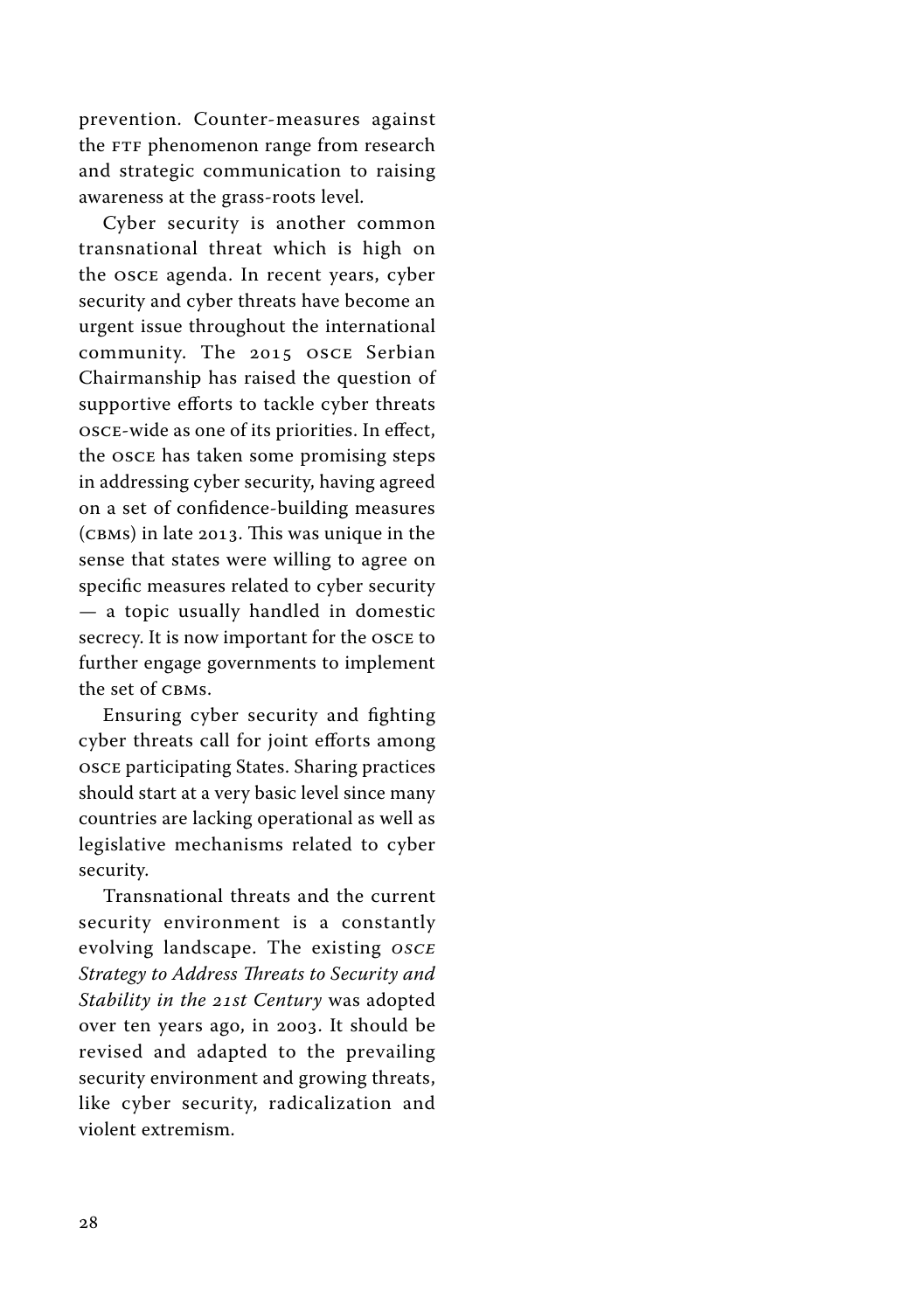# 9

### <span id="page-27-0"></span>Stability in the OSCE Neighbouring Regions — A Mutual Benefit

*Security in the OSCE is dependent on security and stability in its neighbouring regions. How can co-operation with OSCE neighbours and partners be strengthened?*

The OSCE has 57 participating States and 11 states with the status of Partners for Co-operation. Geographically, this group covers a significant part of the northern hemisphere, including the whole of Europe and major parts of North America and Central Asia. The OSCE forms a regional order between these states. The OSCE's structure could serve as a model for other geopolitical regions, and as an example of a forum for security dialogue and shared values.

Strengthening co-operation with OSCE's neighbouring regions is highly important. Some of the most pressing security challenges currently facing the OSCE region emanate from regions outside of its area. Conflicts in the vicinity of the OSCE area include serious crises like those in Libya and Syria, and the developments relating to ISIS and heavy migratory pressure, which is particularly onerous for Mediterranean countries. All of this indicates that security cannot be divided into internal and external OSCE security concerns. Wellfunctioning co-operation could give rise to opportunities and joint efforts to address common security issues.

However, for the time being, the issue of strengthening co-operation remains a challenging one. The situation is turbulent; geopolitical shifts are taking place, and new actors and centres of power are emerging. The most alarming issues have to be settled before cooperative structures can be built. On the other hand, the momentum for interregional co-operation has also gained attention and support from other regional organizations, as an increasing number of countries are affected by transnational threats such as terrorism and its ramifications.

The OSCE has mechanisms for co-operation and mutual dialogue, such as *Asian Partners for Co-operation* and *Mediterranean Partners for Co-operation*. These should be used more actively and good practices for co-operation explored more deeply and extended to further geographical areas. Strengthening co-operation with Mediterranean partners and the whole MENA region is crucial in the current situation. Afghanistan is important and the OSCE should strive to deepen the partnership to improve the security situation in the country.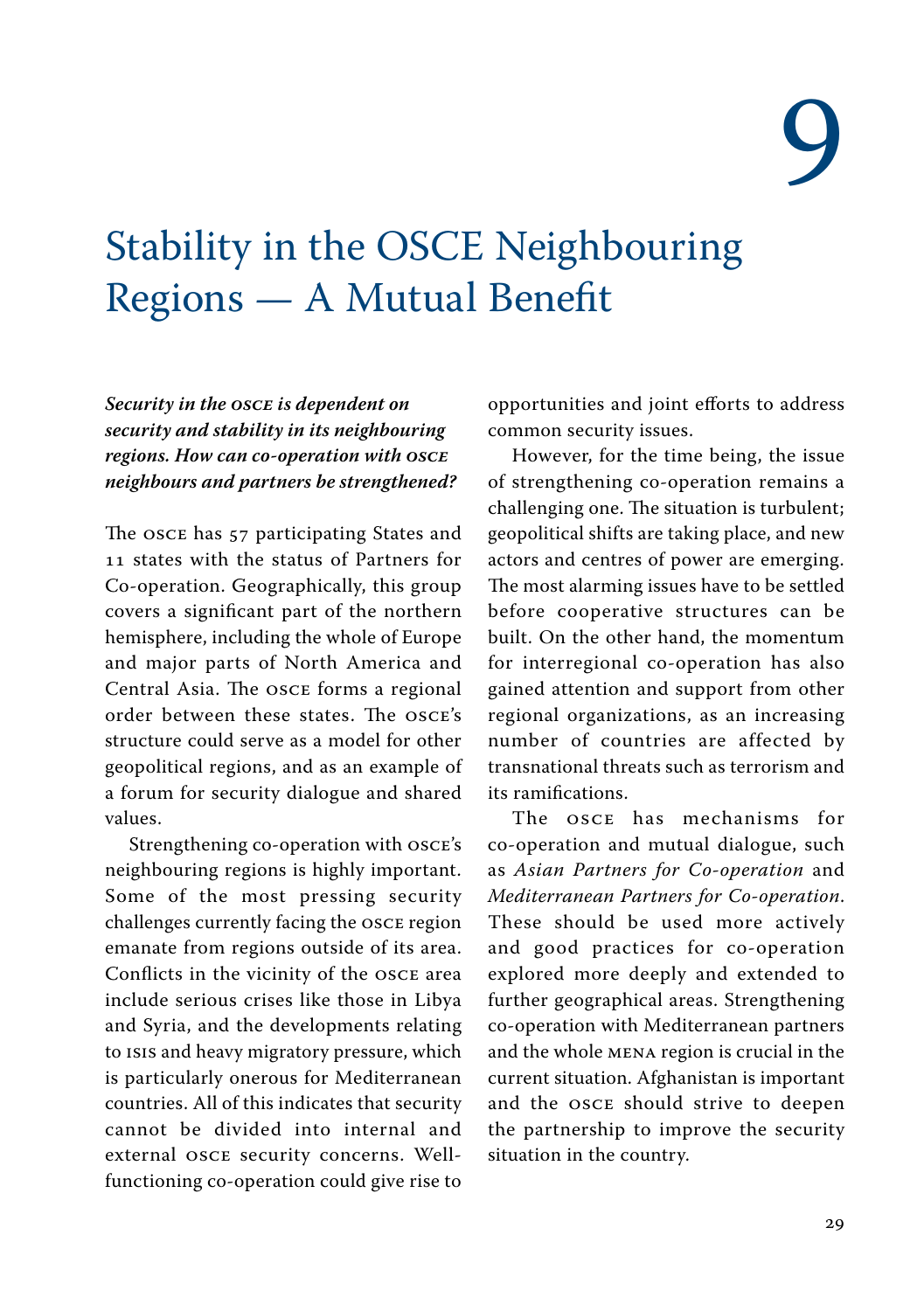Iran would be an important partner in the future. The situation in the country and its future developments are among the key priorities of the OSCE. There is a broad range of issues of common interest to both actors, such as defeating ISIS even though some views are discordant. The OSCE also has common interests with Iran regarding Central Asia and Russia. Another big regional player and important partner would be China, not least because of the country's leading economic role in its area. Libya also has the potential to be a very important future partner for co-operation.

The key question is how to deepen co-operation. For successful partnerships to be created, the OSCE needs to elaborate on the nature of its cooperative aims to its neighbouring partners and nonpartners. The OSCE could try to improve the framework for its partnerships. There should be more follow-ups of joint seminars and a stronger, more equal role for the partners in contact groups. At the same time, it is important to strive to overcome practical difficulties in projects. Tackling transnational threats provides a convenient topical platform for co-operation with neighbouring regions.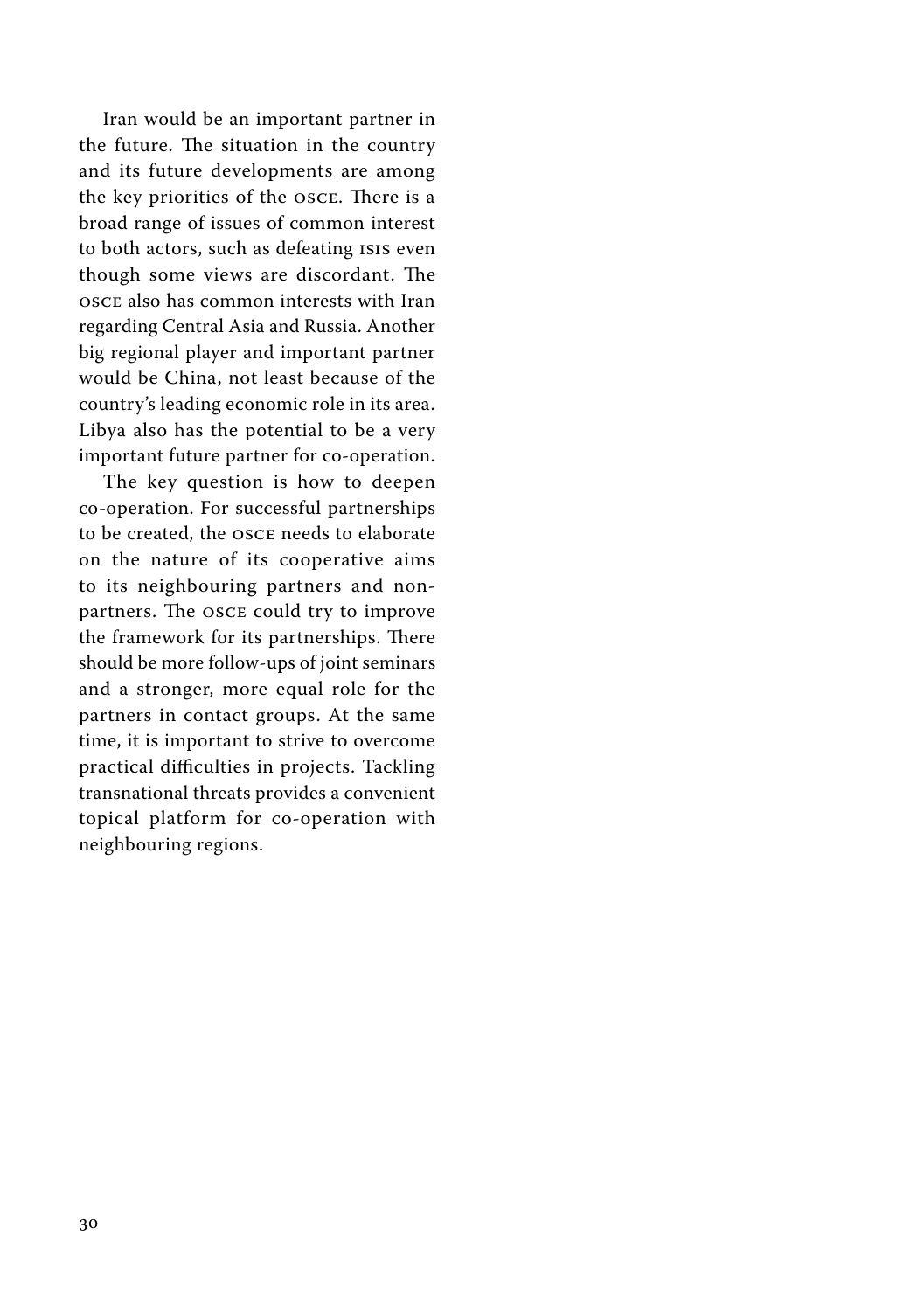### <span id="page-29-0"></span>List of Contributors (in Alphabetical Order):

**The Austrian Institute for International Affairs** Director, Dr Heinz Gärtner

**Carnegie Endowment for International Peace** Philip Remler

**Center for International Peace Operations, ZIF Berlin** Dr Volker Jacoby

**Centre for OSCE Research, Institute for Peace Research and Security Policy at the University of Hamburg (IFSH)** Deputy Head of CORE, Dr Frank Evers Head of CORE, Dr Wolfgang Zellner, Deputy Director of IFSH

**Center for Security Studies (CSS), ETH Zürich**

Dr Christian Nünlist, Team Head, Swiss and Euro-Atlantic Security

**Centre for Strategic Studies in Defence and Security at the Department of National and Regional Security, University of National and World Economy, Sofia** Dr Konstantin Poudin Dr Atanas Dimitrov

**Clingendael, Netherlands Institute of International Relations** Barend ter Haar

#### **The Finnish Institute of International Affairs**

Director, Dr Teija Tiilikainen Research Fellow, Eeva Innola **Foreign Policy Research Institute FPRI, Kiyv** Oleksandr Tytarchuk

**Institute of International Relations and Political Science, Vilnius University** Dr Grazvydas Jasutis

**Mediterranean Academy of Diplomatic Studies, MEDAC** Dr Monika Wohlfeld

**Network for European Studies, University of Helsinki** Visiting Scholar, Professor Kari Möttölä

**OSCE Academy in Bishkek** Director, Dr Pal Dunay

**Peace Research Institute Frankfurt, PRIF** Senior Research Fellow, Dr Hans-Joachim Schmidt

#### **The Polish Institute of International Affairs**

Head of the European Security and Defense Economics project, Marcin Terlikowski

**Russian Academy of Science IMEMO RAS** Dr Andrei Zagorski

**Stockholm International Peace Research Institute, SIPRI** Dr Ian Anthony

**Swiss Peace Foundation** Professor, Dr Laurent Götschel